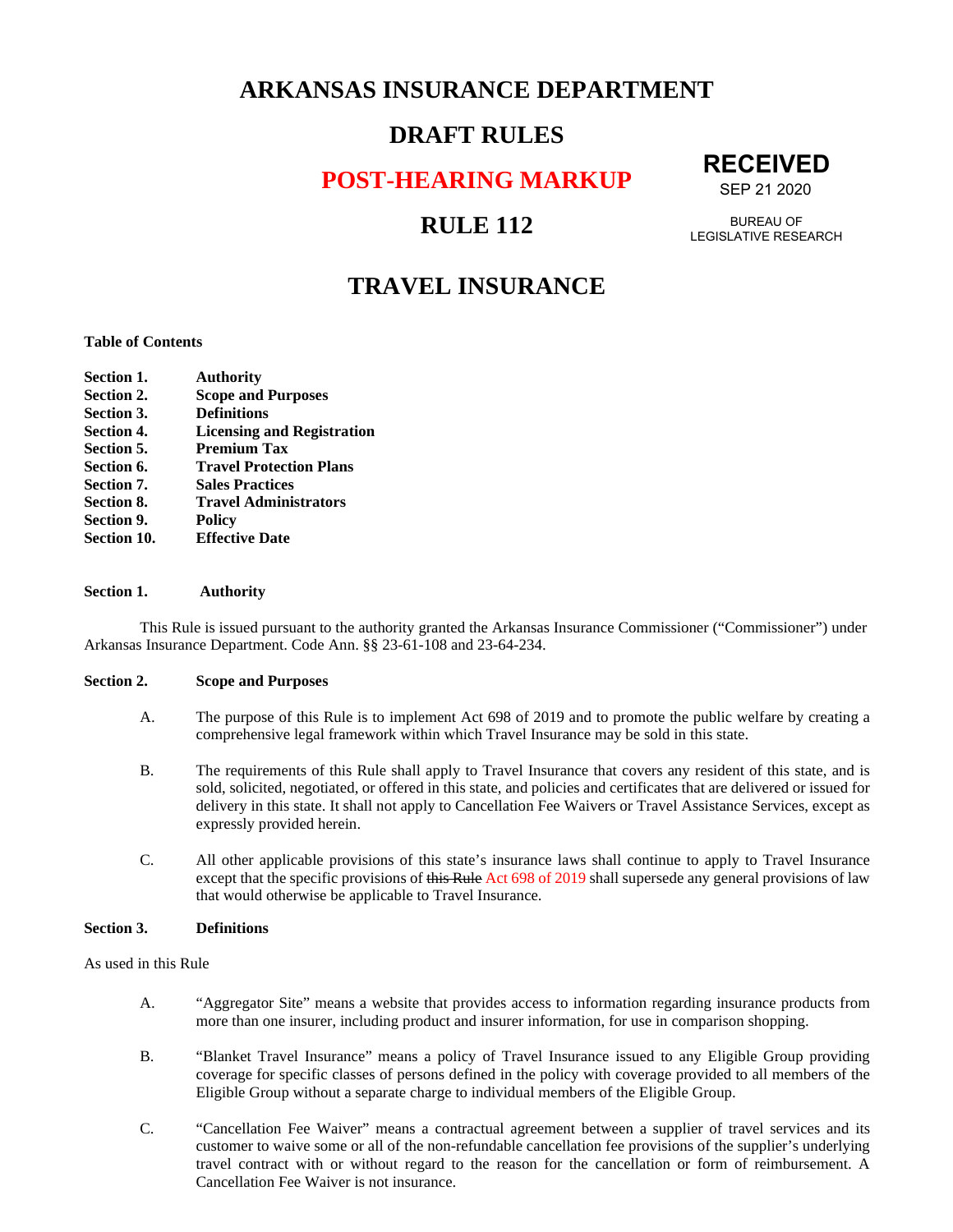- D. "Commissioner" means the commissioner of insurance of this state.
- E. Solely for the purposes of Travel Insurance, "Eligible Group" means two (2) or more persons who are engaged in a common enterprise, or have an economic, educational, or social affinity or relationship, including but not limited to any of the following:
	- (1) Any entity engaged in the business of providing travel or travel services, including but not limited to: tour operators, lodging providers, vacation property owners, hotels and resorts, travel clubs, travel agencies, property managers, cultural exchange programs, and common carriers or the operator, owner, or lessor of a means of transportation of passengers, including but not limited to airlines, cruise lines, railroads, steamship companies, and public bus carriers, wherein with regard to any particular travel or type of travel or travelers, all members or customers of the group must have a common exposure to risk attendant to such travel;
	- (2) Any college, school, or other institution of learning, covering students, teachers, employees, or volunteers;
	- (3) Any employer covering any group of employees, volunteers, contractors, board of directors, dependents, or guests;
	- (4) Any sports team, camp, or sponsor thereof, covering participants, members, campers, employees, officials, supervisors, or volunteers;
	- (5) Any religious, charitable, recreational, educational, or civic organization, or branch thereof, covering any group of members, participants, or volunteers;
	- (6) Any financial institution or financial institution vendor, or parent holding company, trustee, or agent of or designated by one or more financial institutions or financial institution vendors, including accountholders, credit card holders, debtors, guarantors, or purchasers;
	- (7) Any incorporated or unincorporated association, including labor unions, having a common interest, constitution and bylaws, and organized and maintained in good faith for purposes other than obtaining insurance for members or participants of such association covering its members;
	- (8) Any trust or the trustees of a fund established, created or maintained for the benefit of and covering members, employees or customers, subject to the Commissioner's permitting the use of a trust and the state's premium tax provisions in Section 5 herein or, of one or more associations meeting the above requirements of Paragraph (7) above;
	- (9) Any entertainment production company covering any group of participants, volunteers, audience members, contestants, or workers;
	- (10) Any volunteer fire department, ambulance, rescue, police, court, or any first aid, civil defense, or other such volunteer group;
	- (11) Preschools, daycare institutions for children or adults, and senior citizen clubs;
	- (12) Any automobile or truck rental or leasing company covering a group of individuals who may become renters, lessees, or passengers defined by their travel status on the rented or leased vehicles. The common carrier, the operator, owner or lessor of a means of transportation, or the automobile or truck rental or leasing company, is the policyholder under a policy to which this section applies; or
	- (13) Any other group where the Commissioner has determined that the members are engaged in a common enterprise, or have an economic, educational, or social affinity or relationship, and that issuance of the policy would not be contrary to the public interest.
- F. "Fulfillment Materials" means documentation sent to the purchaser of a travel protection plan confirming the purchase and providing the travel protection plan's coverage and assistance details.
- G. "Group Travel Insurance" means Travel Insurance issued to any Eligible Group.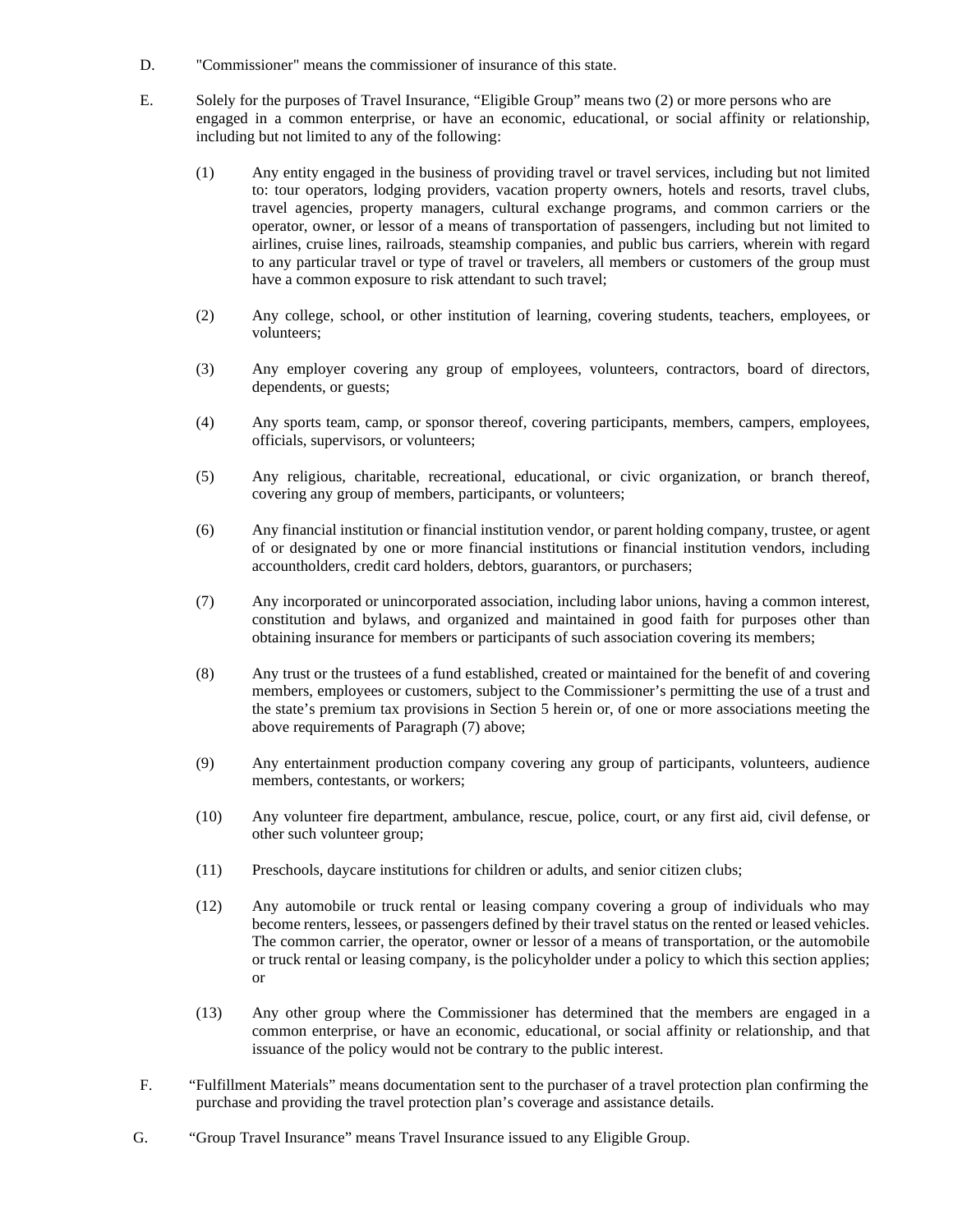- H. "Limited Lines Travel Insurance Producer" means a
	- (1) Licensed managing general agent,
	- (2) Licensed insurance producer, including a limited lines producer, or
	- (3) Travel Administrator.
- I. "Offer and Disseminate" means providing general information, including a description of the coverage and price, as well as processing the application and collecting premiums.
- J. "Primary Certificate Holder" means an individual person who elects and purchases Travel Insurance under a Group Policy.
- K. "Primary Policyholder" means an individual person who elects and purchases individual Travel Insurance.
- L. "Travel Administrator" means a person who directly or indirectly underwrites, collects or charges collateral or premiums from, or adjusts or settles claims on residents of this state, in connection with Travel Insurance, except that a person shall not be considered a Travel Administrator if that person's only actions that would otherwise cause it to be considered a Travel Administrator are among the following:
	- (1) A person working for a Travel Administrator to the extent that the person's activities are subject to the supervision and control of the Travel Administrator;
	- (2) An insurance producer selling insurance or engaged in administrative and claims-related activities within the scope of the producer's license;
	- (3) A Travel Retailer offering and disseminating Travel Insurance and registered under the license of a Limited Lines Travel Insurance Producer in accordance with this Rule;
	- (4) An individual adjusting or settling claims in the normal course of that individual's practice or employment as an attorney-at-law and who does not collect charges or premiums in connection with insurance coverage; or
	- (5) A business entity that is affiliated with a licensed insurer while acting as a Travel Administrator for the direct and assumed insurance business of an affiliated insurer.
- M. "Travel Assistance Services" means non-insurance services for which the consumer is not indemnified based on a fortuitous event, and where providing the service does not result in transfer or shifting of risk that would constitute the business of insurance. Travel Assistance Services include, but are not limited to: security advisories; destination information; vaccination and immunization information services; travel reservation services; entertainment; activity and event planning; translation assistance; emergency messaging; international legal and medical referrals; medical case monitoring; coordination of transportation arrangements; emergency cash transfer assistance; medical prescription replacement assistance; passport and travel document replacement assistance; lost luggage assistance; concierge services; and any other service that is furnished in connection with planned travel. Travel Assistance Services are not insurance and not related to insurance.
- N. "Travel Insurance" means insurance coverage for personal risks incident to planned travel, including:
	- (1) Interruption or cancellation of trip or event;
	- (2) Loss of baggage or personal effects;
	- (3) Damages to accommodations or rental vehicles;
	- (4) Sickness, accident, disability, or death occurring during travel;
	- (5) Emergency evacuation;
	- (6) Repatriation of remains; or
	- (7) Any other contractual obligations to indemnify or pay a specified amount to the traveler upon determinable contingencies related to travel as approved by the Commissioner.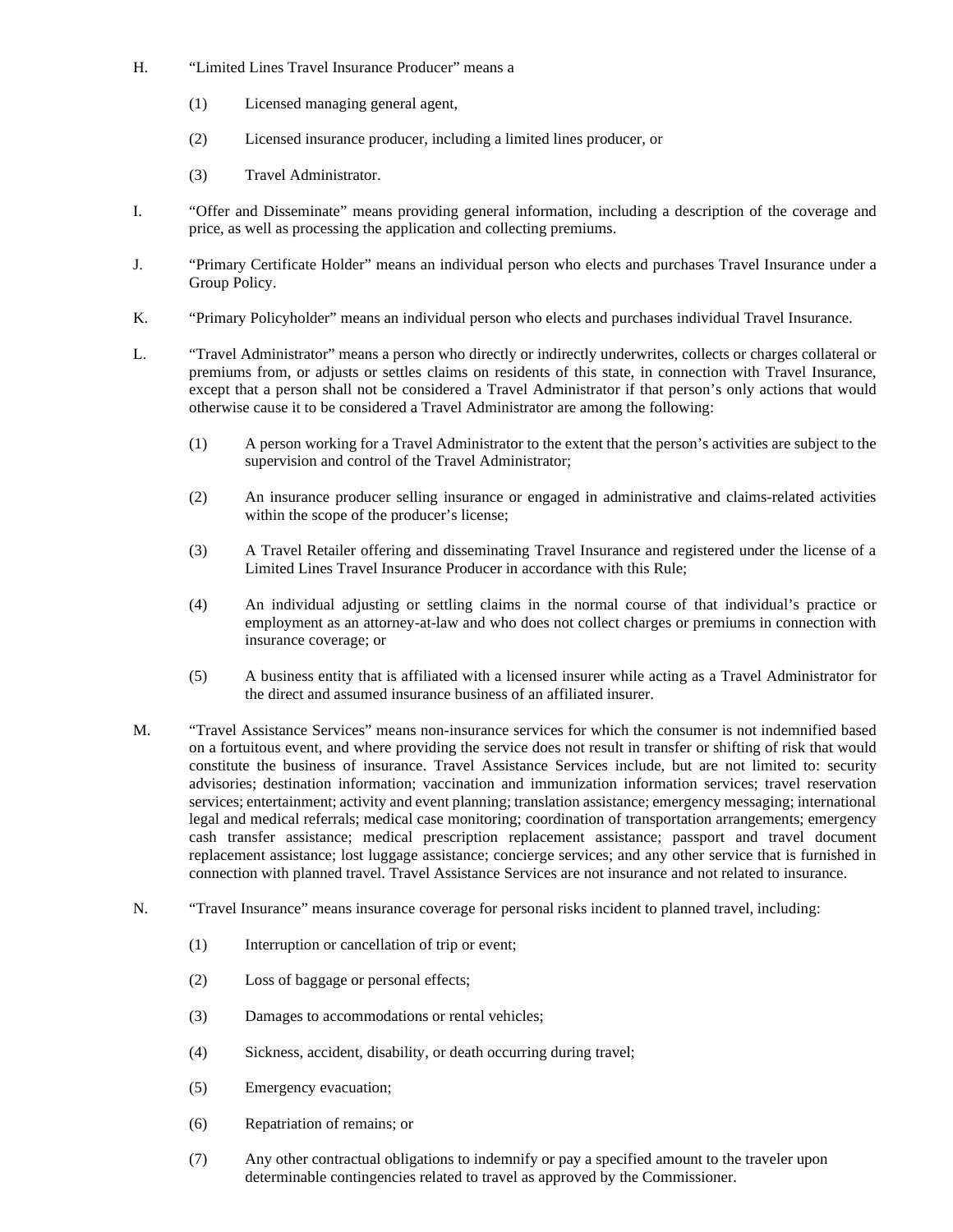Travel Insurance does not include major medical plans that provide comprehensive medical protection for travelers with trips lasting longer than six (6) months, including for example, those working or residing overseas as an expatriate, or any other product that requires a specific insurance producer license.

- O. "Travel Protection Plans" means plans that provide one or more of the following: Travel Insurance, Travel Assistance Services, and Cancellation Fee Waivers.
- P. "Travel Retailer" means a business entity that makes, arranges or offers planned travel and may offer and disseminate Travel Insurance as a service to its customers on behalf of and under the direction of a Limited Lines Travel Insurance Producer.

#### **Section 4. Licensing and Registration**

- A. The Commissioner may issue a Limited Lines Travel Insurance Producer License to an individual or business entity that has filed with the Commissioner an application for a Limited Lines Travel Insurance Producer License in a form and manner prescribed by the Commissioner. Such Limited Lines Travel Insurance Producer shall be licensed to sell, solicit, or negotiate Travel Insurance through a licensed insurer. No person may act as a Limited Lines Travel Insurance Producer or Travel Insurance Retailer unless properly licensed or registered, respectively.
- B. A Travel Retailer may offer and disseminate Travel Insurance under a Limited Lines Travel Insurance Producer business entity license only if the following conditions are met:
	- (1) The Limited Lines Travel Insurance Producer or Travel Retailer provides to purchasers of Travel Insurance:
		- (a) A description of the material terms or the actual material terms of the insurance coverage;
		- (b) A description of the process for filing a claim;
		- (c) A description of the review or cancellation process for the Travel Insurance policy; and
		- (d) The identity and contact information of the insurer and Limited Lines Travel Insurance Producer.
	- (2) At the time of licensure, the Limited Lines Travel Insurance Producer shall establish and maintain a register, on a form prescribed by the Commissioner, of each Travel Retailer that offers Travel Insurance on the Limited Lines Travel Insurance Producer's behalf. The register shall be maintained and updated by the Limited Lines Travel Insurance Producer and shall include the name, address, and contact information of the Travel Retailer and an officer or person who directs or controls the Travel Retailer's operations, and the Travel Retailer's Federal Tax Identification Number. The Limited Lines Travel Insurance Producer shall submit such register to the state insurance department upon reasonable request. The Limited Lines Travel Insurance Producer shall also certify that the Travel Retailer registered complies with 18 USC § 1033 & 1034 as they existed January 1, 2019. The grounds for the suspension, revocation, and the penalties applicable to resident insurance producers under Ark. Code Ann. § 23-64-512, shall be applicable to Limited Lines Travel Insurance Producers and Travel Retailers.
	- (3) The Limited Lines Travel Insurance Producer has designated one of its employees who is a licensed individual producer as the person (a "Designated Responsible Producer" or "DRP") responsible for the compliance with the Travel Insurance laws and regulations applicable to the Limited Lines Travel Insurance Producer and its registrants.
	- (4) The DRP, president, secretary, treasurer, and any other officer or person who directs or controls the Limited Lines Travel Insurance Producer's insurance operations complies with the fingerprinting requirements applicable to insurance producers in the resident state of the Limited Lines Travel Insurance Producer.
	- (5) The Limited Lines Travel Insurance Producer has paid all applicable licensing fees as set forth in applicable state law.
	- (6) The Limited Lines Travel Insurance Producer requires each employee and authorized representative of the Travel Retailer whose duties include offering and disseminating Travel Insurance to receive a program of instruction or training, which is subject, at the discretion of the Commissioner, to review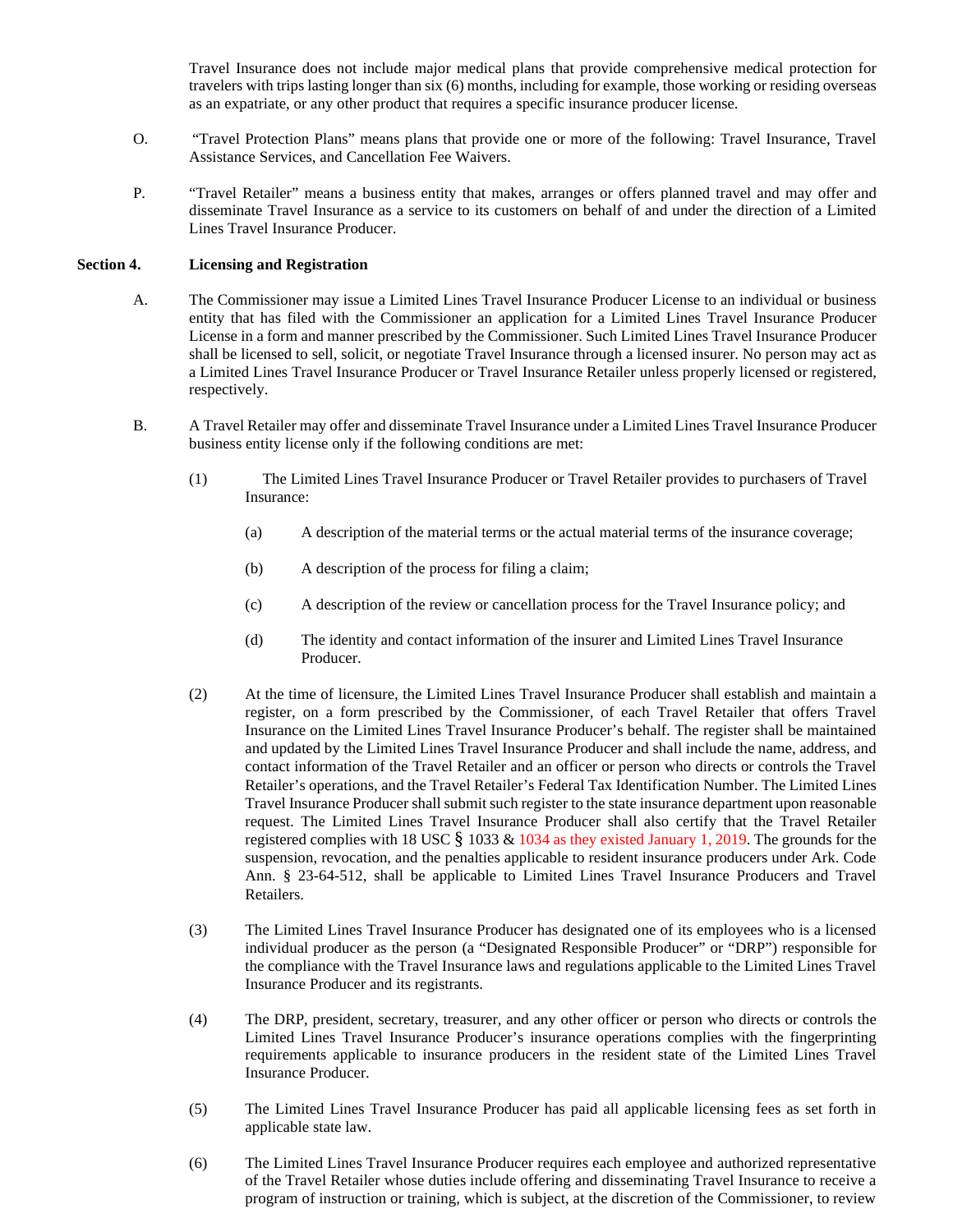and approval. The training material shall, at a minimum, contain adequate instructions on the types of insurance offered, ethical sales practices, and required disclosures to prospective customers.

- C. Any Travel Retailer offering or disseminating Travel Insurance shall make available to prospective purchasers brochures or other written materials that have been approved by the travel insurer. Such materials shall include information which, at a minimum:
	- (1) Provides the identity and contact information of the insurer and the Limited Lines Travel Insurance Producer;
	- (2) Explains that the purchase of Travel Insurance is not required in order to purchase any other product or service from the Travel Retailer; and
	- (3) Explains that an unlicensed Travel Retailer is permitted to provide only general information about the insurance offered by the Travel Retailer, including a description of the coverage and price, but is not qualified or authorized to answer technical questions about the terms and conditions of the insurance offered by the Travel Retailer or to evaluate the adequacy of the customer's existing insurance coverage.
- D. A Travel Retailer employee or authorized representative, who is not licensed as an insurance producer may not:
	- (1) Evaluate or interpret the technical terms, benefits, and conditions of the offered Travel Insurance coverage;
	- (2) Evaluate or provide advice concerning a prospective purchaser's existing insurance coverage; or
	- (3) Hold himself or itself out as a licensed insurer, licensed producer, or insurance expert.
- E. Notwithstanding any other provision in law, a Travel Retailer whose insurance-related activities, and those of its employees and authorized representatives, are limited to offering and disseminating Travel Insurance on behalf of and under the direction of a Limited Lines Travel Insurance Producer meeting the conditions stated in this Act, is authorized to receive related compensation, upon registration by the Limited Lines Travel Insurance Producer as described in Subsection B(2) above.
- F. Responsibility: As the insurer's designee, the Limited Lines Travel Insurance Producer is responsible for the acts of the Travel Retailer and shall use reasonable means to ensure compliance by the Travel Retailer with this Rule.
- G. Any person licensed in a major line of authority as an insurance producer is authorized to sell, solicit and negotiate travel insurance. A property and casualty insurance producer is not required to become appointed by an insurer in order to sell, solicit, or negotiate travel insurance.

#### **Section 5. Premium Tax**

- A. A travel insurer shall pay premium tax, as provided in § 26-57-603 on Travel Insurance premiums paid by any of the following:
	- (1) An individual primary policyholder who is a resident of this state;
	- (2) A primary certificate-holder who is a resident of this state who elects coverage under a Group Travel Insurance policy; or
	- (3) A Blanket Travel Insurance policyholder that is a resident in, or has its principal place of business or the principal place of business of an affiliate or subsidiary that has purchased Blanket Travel Insurance in this state for eligible blanket group members, subject to any apportionment rules which apply to the insurer across multiple taxing jurisdictions or that permit the insurer to allocate premium on an apportioned basis in a reasonable and equitable manner in those jurisdictions.
- B. A travel insurer shall:
	- (1) Document the state of residence or principal place of business of the policyholder or certificate-holder, as required in Section 5A; and,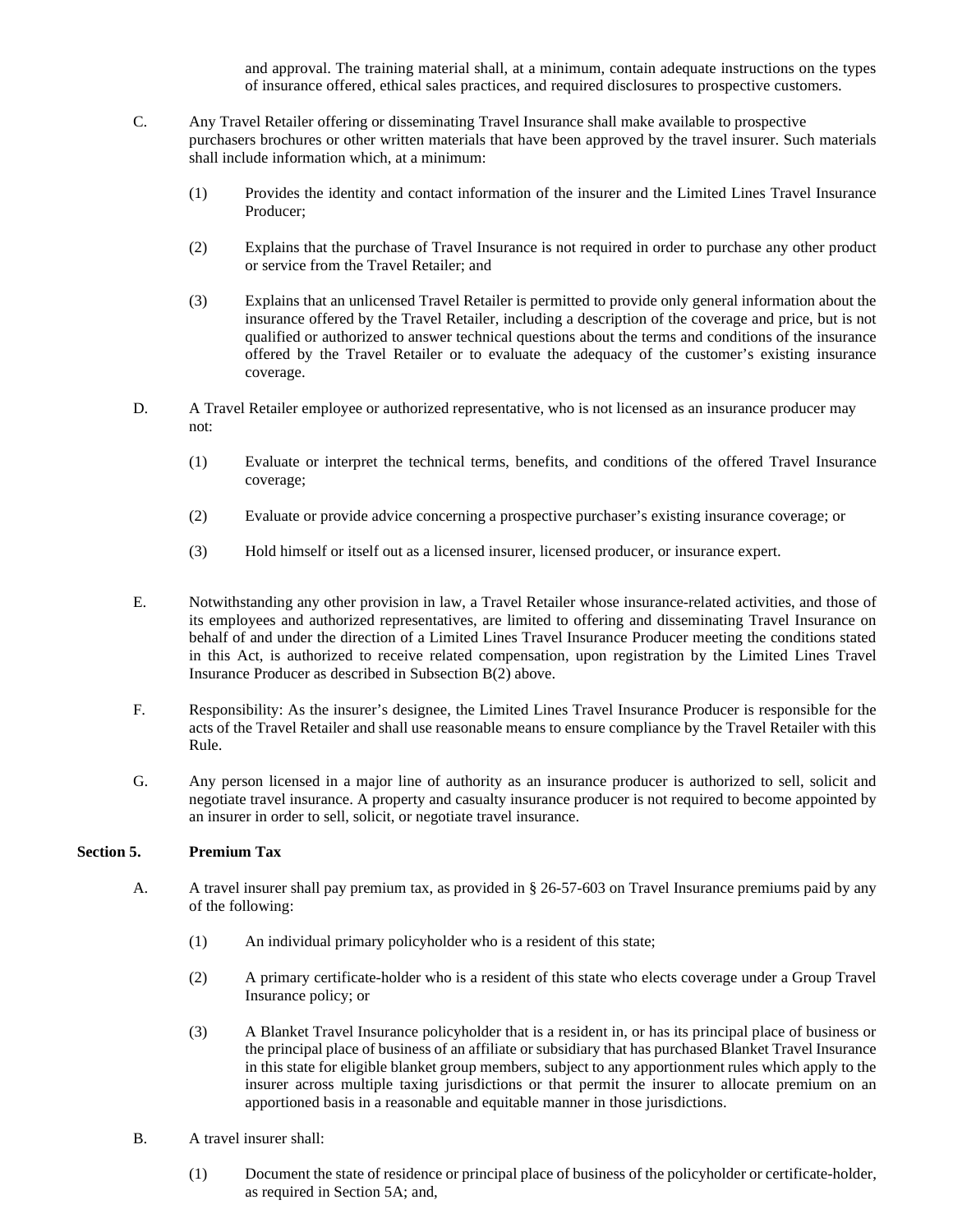(2) Report as premium only the amount allocable to Travel Insurance and not any amounts received for Travel Assistance Services or Cancellation Fee Waivers.

#### **Section 6. Travel Protection Plans**

- A. Travel Protection Plans may be offered for one price for the combined features that the Travel Protection Plan offers in this state if:
- B. The Travel Protection Plan clearly discloses to the consumer, at or prior to the time of purchase, that it includes Travel Insurance, Travel Assistance Services, and Cancellation Fee Waivers as applicable, and provides information and an opportunity, at or prior to the time of purchase, for the consumer to obtain additional information regarding the features and pricing of each; and
- C. The Fulfillment Materials:
	- (1) Describe and delineate the Travel Insurance, Travel Assistance Services, and Cancellation Fee Waivers in the Travel Protection Plan, and
	- (2) Include the Travel Insurance disclosures and the contact information for persons providing Travel Assistance Services, and Cancellation Fee Waivers, as applicable.

#### **Section 7. Sales Practices**

- A. All persons offering Travel Insurance to residents of this state are subject to the Trade Practices Act, Ark. Code Ann. § 23-66-201, *et seq*. except as otherwise provided in this Section. In the event of a conflict between this Rule and other rules regarding the sale and marketing of Travel Insurance and Travel Protection Plans, the provisions of this Rule shall control.
- B. Illusory Travel Insurance. Offering or selling a Travel Insurance policy that could never result in payment of any claims for any insured under the policy is an unfair trade practice under the Trade Practices Act, Ark. Code Ann. § 23-66-201, *et seq*.
- C. Marketing
	- (1) All documents provided to consumers prior to the purchase of Travel Insurance, including but not limited to sales materials, advertising materials, and marketing materials, shall be consistent with the Travel Insurance policy itself, including but not limited to, forms, endorsements, policies, rate filings, and certificates of insurance.
	- (3) For Travel Insurance policies or certificates that contain pre-existing condition exclusions, information and an opportunity to learn more about the pre-existing condition exclusions shall be provided any time prior to the time of purchase, and in the coverage's Fulfillment Materials.
	- (3) The Fulfillment Materials and the information described in Section  $4(B)(1)(a)-(d)$  shall be provided to a policyholder or certificate holder as soon as practicable, following the purchase of a Travel Protection Plan. Unless the insured has either started a covered trip or filed a claim under the Travel Insurance coverage, a policyholder or certificate holder may cancel a policy or certificate for a full refund of the Travel Protection Plan price from the date of purchase of a Travel Protection Plan until at least:
		- (a) Fifteen (15) days after the date of delivery of the Travel Protection Plan's Fulfillment Materials by postal mail; or
		- (b) Ten (10) days after the date of delivery of the Travel Protection Plan's Fulfillment Materials by means other than postal mail.

For the purposes of this section, "delivery" means handing Fulfillment Materials to the primary policyholder or primary certificate holder or sending Fulfillment Materials by postal mail or electronic means to the primary policyholder or primary certificate holder.

- (4) The company shall disclose in the policy documentation and Fulfillment Materials whether the Travel Insurance is primary or secondary to other applicable coverage.
- (5) Where Travel Insurance is marketed directly to a consumer through an insurer's website or by others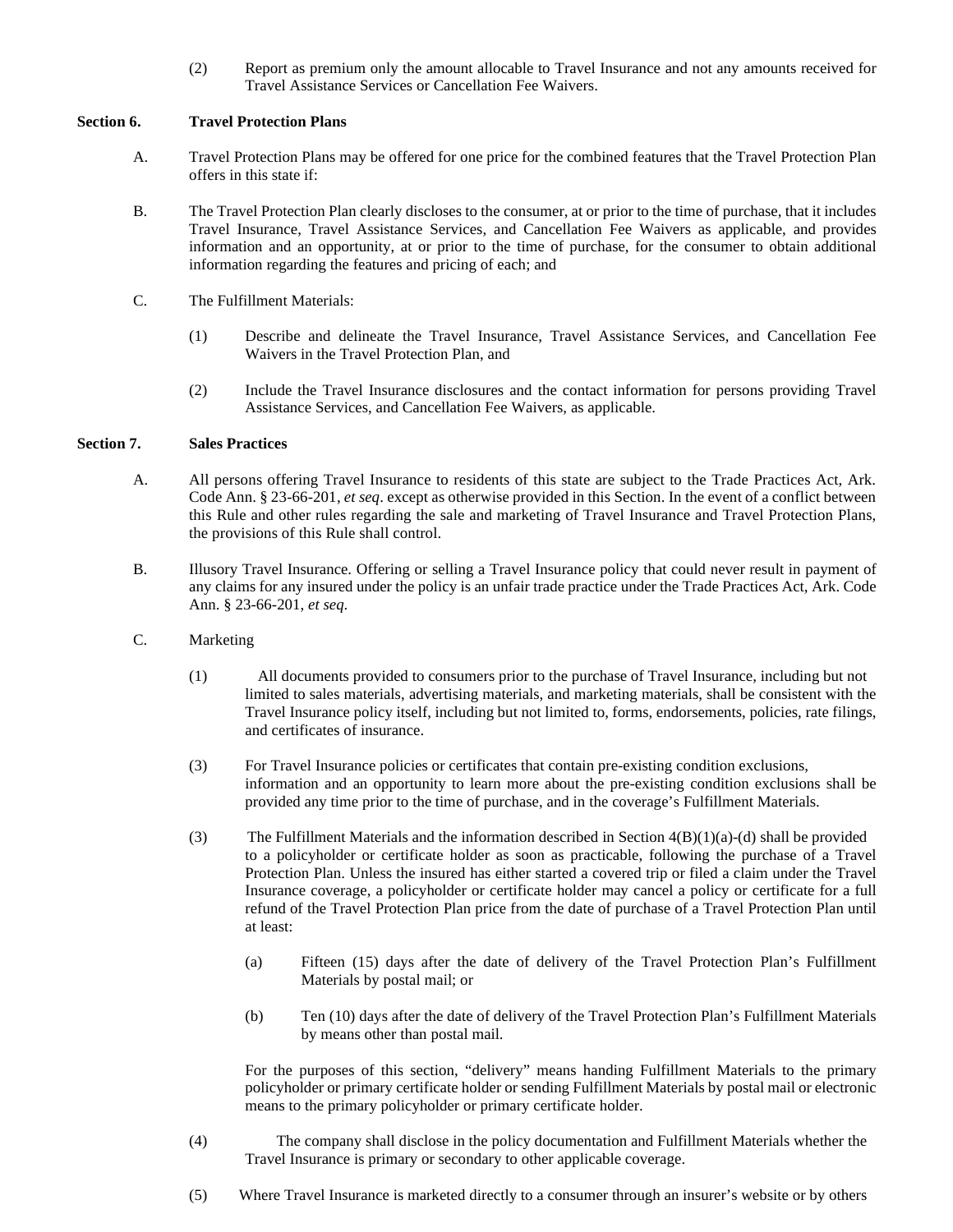through an Aggregator Site, it shall not be an unfair trade practice or other violation of law where an accurate summary or short description of coverage is provided on the web page, so long as the consumer has access to the full provisions of the policy through electronic means.

- D. Opt out. No person offering, soliciting, or negotiating Travel Insurance or Travel Protection Plans on an individual or group basis may do so by using negative option or opt out, which would require a consumer to take an affirmative action to deselect coverage, such as unchecking a box on an electronic form, when the consumer purchases a trip.
- E. It shall be an unfair trade practice to market Blanket Travel Insurance coverage as free.
- F. Where a consumer's destination jurisdiction requires insurance coverage, it shall not be an unfair trade practice to require that a consumer choose between the following options as a condition of purchasing a trip or travel package:
	- (1) Purchasing the coverage required by the destination jurisdiction through the Travel Retailer or Limited Lines Travel Insurance Producer supplying the trip or travel package; or
	- (2) Agreeing to obtain and provide proof of coverage that meets the destination jurisdiction's requirements prior to departure.

#### **Section 8. Travel Administrators**

- A. Notwithstanding any other provisions of the insurance laws of this state, no person shall act or represent itself as Travel Administrator for Travel Insurance in this state unless that person:
	- (1) Is a licensed property and casualty insurance producer in this state for activities permitted under that producer license; or
	- (2) Holds a valid managing general agent (MGA) license in this state.
- B. A Travel Administrator and its employees are exempt from the licensing requirements for adjusters under Ark. Code Ann. § 23-64-201 for Travel Insurance it administers.
- C. An insurer is responsible for the acts of a Travel Administrator administering Travel Insurance underwritten by the insurer and is responsible for ensuring that the Travel Administrator maintains all books and records relevant to the insurer to be made available by the Travel Administrator to the Commissioner upon request.

#### **Section 9. Policy**

- A. Notwithstanding any other provision of the insurance laws of this state, Travel Insurance shall be classified and filed for purposes of rates and forms under a marine line of insurance, provided, however, that travel insurance that provides coverage for sickness, accident, disability, or death occurring during travel, either exclusively, or in conjunction with related coverages of emergency evacuation or repatriation of remains, or in conjunction with incidental limited property and casualty benefits such as baggage or trip cancellation, may be filed by an authorized insurer under either an accident and health line of insurance or a marine line of insurance.
- B. Travel Insurance may be in the form of an individual, group, or blanket policy.
- C. Eligibility and underwriting standards for Travel Insurance may be developed and provided based on Travel Protection Plans designed for individual or identified marketing or distribution channels, provided those standards also meet the state's underwriting standards for marine insurance.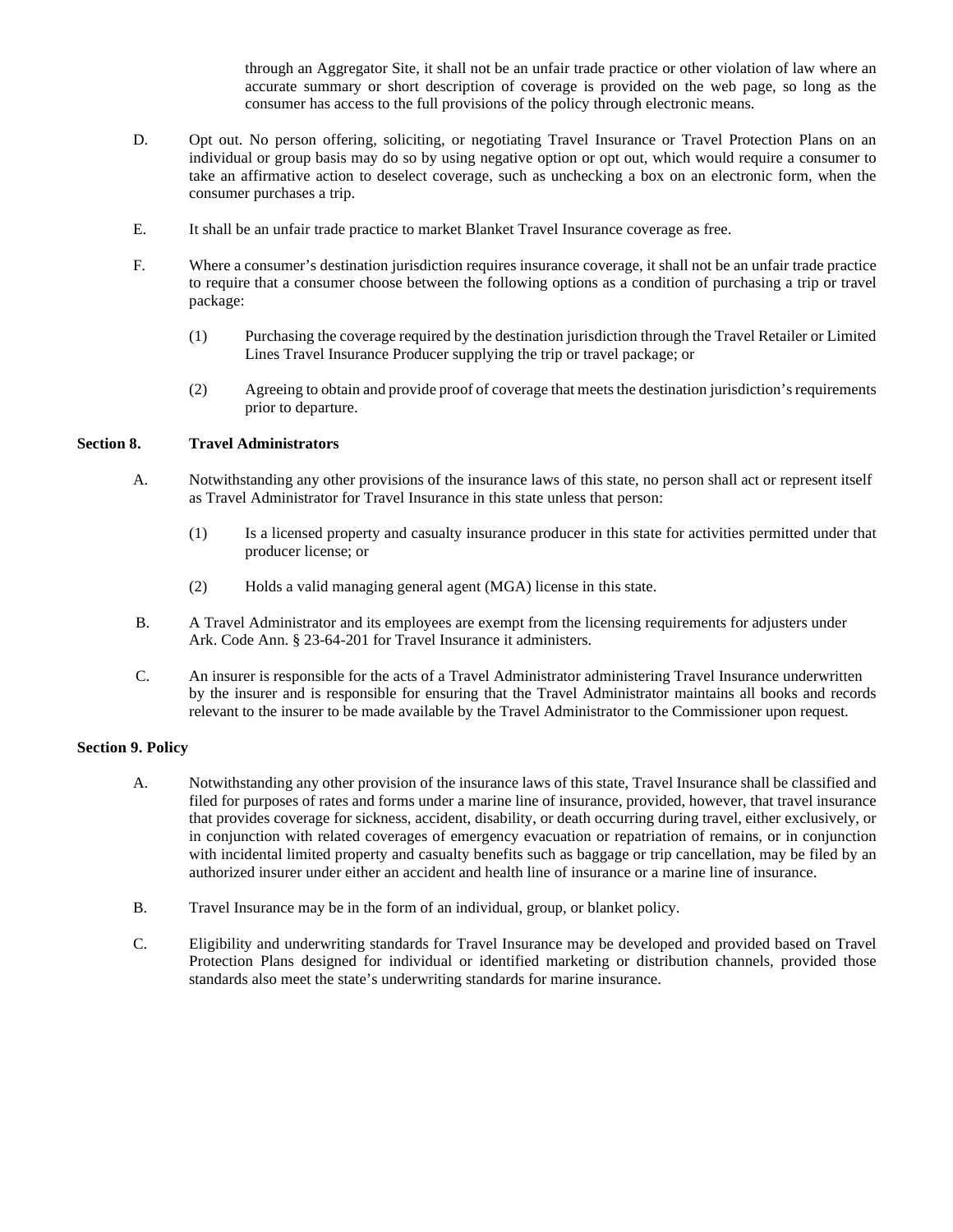### **Section 10. Effective Date**

A. This rule is effective \_\_\_\_\_\_\_\_\_\_\_\_\_, 2020, or ten days after is signed by the Commissioner, whichever is later.

> **ALAN MCCLAIN INSURANCE COMMISSIONER STATE OF ARKANSAS**

**\_\_\_\_\_\_\_\_\_\_\_\_\_\_\_\_\_\_\_\_\_\_\_\_** 

**\_\_\_\_\_\_\_\_\_\_\_\_\_\_\_\_\_\_\_\_\_\_\_\_ DATE**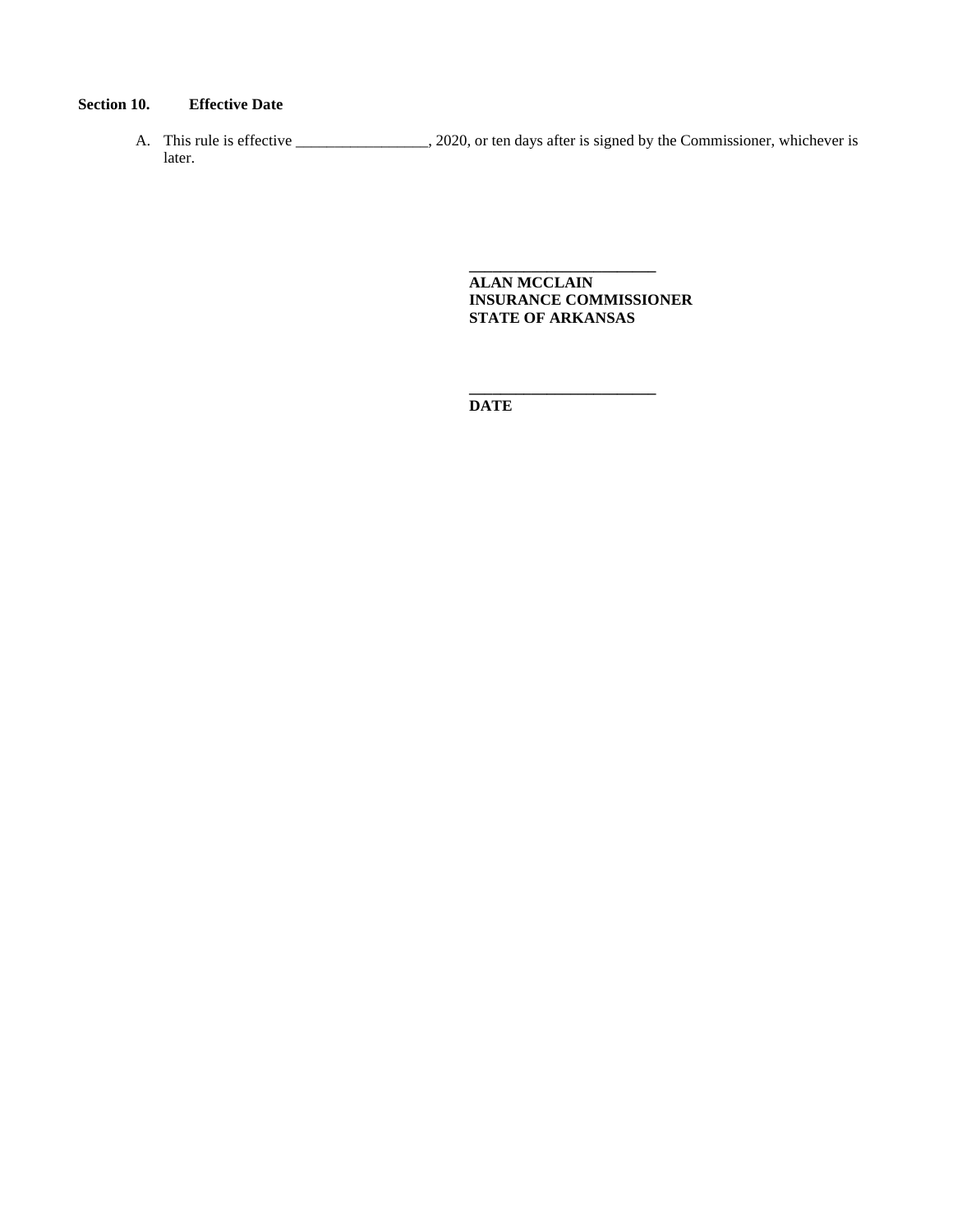**Stricken language would be deleted from and underlined language would be added to present law. Act 698 of the Regular Session**

| 1  | State of Arkansas<br>As Engrossed: S3/4/19 H3/14/19                     |
|----|-------------------------------------------------------------------------|
| 2  | $A$ Bill<br>92nd General Assembly                                       |
| 3  | Regular Session, 2019<br><b>SENATE BILL 399</b>                         |
| 4  |                                                                         |
| 5  | <b>By: Senator Rapert</b>                                               |
| 6  | By: Representative Lowery                                               |
| 7  |                                                                         |
| 8  | For An Act To Be Entitled                                               |
| 9  | AN ACT TO ESTABLISH A COMPREHENSIVE REGULATORY                          |
| 10 | FRAMEWORK FOR THE SALE OF TRAVEL INSURANCE; AND FOR                     |
| 11 | OTHER PURPOSES.                                                         |
| 12 |                                                                         |
| 13 |                                                                         |
| 14 | <b>Subtitle</b>                                                         |
| 15 | TO ESTABLISH A COMPREHENSIVE REGULATORY                                 |
| 16 | FRAMEWORK FOR THE SALE OF TRAVEL                                        |
| 17 | INSURANCE.                                                              |
| 18 |                                                                         |
| 19 |                                                                         |
| 20 | BE IT ENACTED BY THE GENERAL ASSEMBLY OF THE STATE OF ARKANSAS:         |
| 21 |                                                                         |
| 22 | SECTION 1. Arkansas Code § 23-62-107, concerning marine insurance, is   |
| 23 | amended to add an additional subdivision to read as follows:            |
| 24 | Travel insurance, as defined in § 23-64-234.<br>(3)                     |
| 25 |                                                                         |
| 26 | SECTION 2. Arkansas Code § 23-64-202(e), concerning the sale of travel  |
| 27 | insurance, is repealed.                                                 |
| 28 | $(e)(1)$ As used in this section:                                       |
| 29 | (A) "Limited lines travel insurance producer" means a                   |
| 30 | licensed insurance producer or agent designated as the travel insurance |
| 31 | supervising entity under subdivision (e)(8) of this section;            |
| 32 | (B) "Offer and disseminate" means to:                                   |
| 33 | (i) Provide general information, including without                      |
| 34 | limitation a description of the insurance coverage and the cost of the  |
| 35 | insurance coverage;                                                     |
| 36 | (ii) Process an application for insurance coverage;                     |

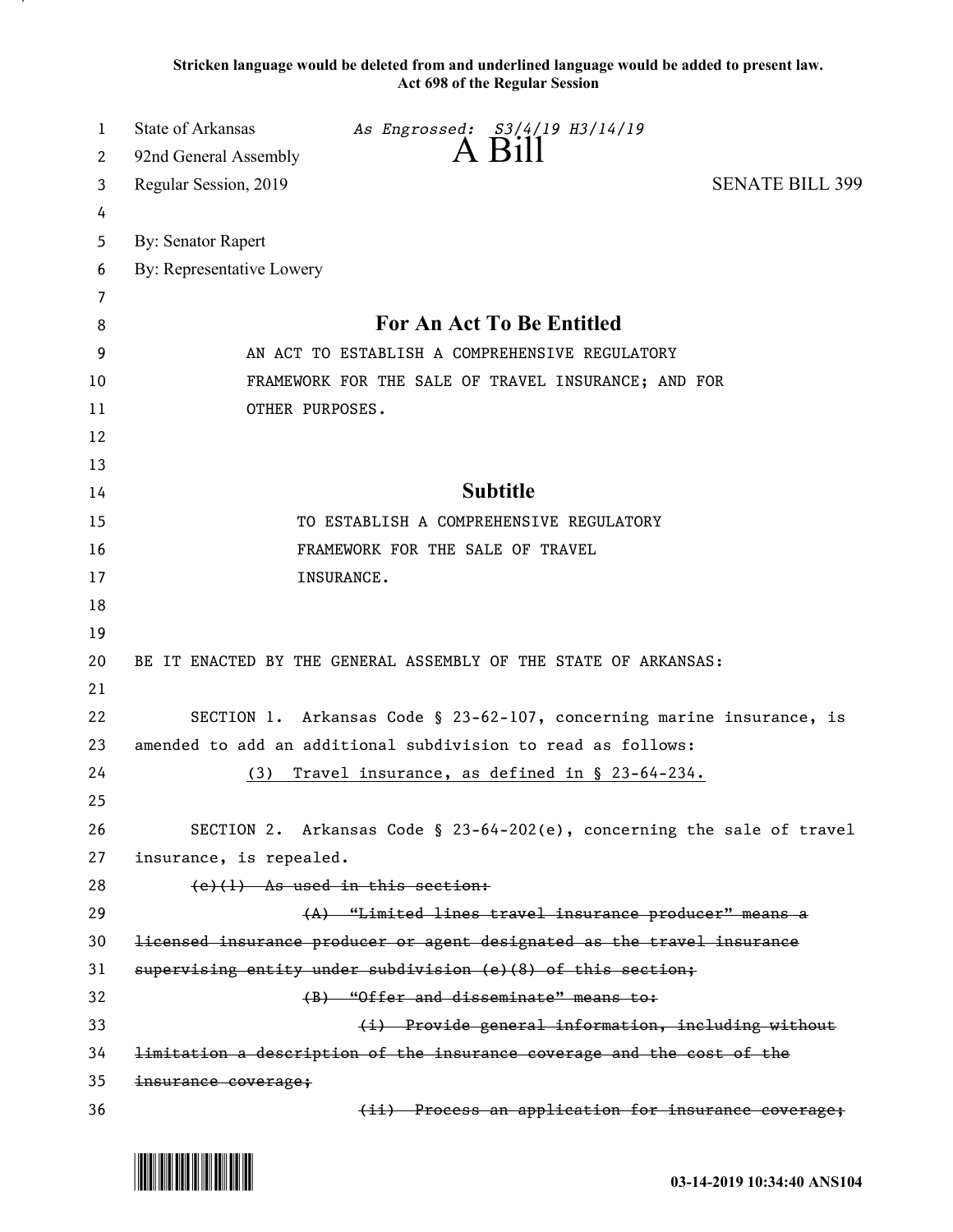| 1  | (iii) Collect the premiums for insurance coverage;                            |
|----|-------------------------------------------------------------------------------|
| 2  | and                                                                           |
| 3  | (iv) Perform other nonlicensed activities allowed by                          |
| 4  | the insurance laws of this state;                                             |
| 5  | (C)(i) "Travel insurance" means insurance coverage for                        |
| 6  | personal risks incident to planned travel, including without limitation:      |
| 7  | (a) Interruption or cancellation of a trip or                                 |
| 8  | event;                                                                        |
| 9  | (b) Loss of baggage or personal effects;                                      |
| 10 | (e) Damages to accommodations or rental                                       |
| 11 | vehicles; and                                                                 |
| 12 | (d) Sickness, accident, disability, or death                                  |
| 13 | occurring during travel.                                                      |
| 14 | (ii) "Travel insurance" does not include major                                |
| 15 | medical plans that provide comprehensive medical protection for travelers on  |
| 16 | trips of six (6) months or more, including without limitation working         |
| 17 | overseas and deployment of military personnel; and                            |
| 18 | (D) "Travel retailer" means a business entity that makes,                     |
| 19 | arranges, and offers travel services and offers travel insurance as a service |
| 20 | to its customers on behalf of a limited lines travel insurance producer.      |
| 21 | (2) The commissioner may issue to a limited lines travel                      |
| 22 | insurance producer in compliance with this section a limited license to offer |
| 23 | or sell travel insurance.                                                     |
| 24 | (3) A travel retailer may offer and disseminate travel insurance              |
| 25 | under a limited lines travel insurance producer license if the limited lines  |
| 26 | travel insurance producer:                                                    |
| 27 | (A) Provides a purchaser with the material terms of the                       |
| 28 | insurance coverage or a description of the material terms, a description of   |
| 29 | the process for filing a claim, the review or cancellation process for the    |
| 30 | travel insurance policy, and the identity of and contact information for the  |
| 31 | insurer and limited lines travel insurance producer;                          |
| 32 | $(B)(i)$ Establishes at the time of licensure and maintains                   |
| 33 | a register on a form prescribed by the commissioner of each travel retailer   |
| 34 | that offers travel insurance on behalf of the limited lines travel insurance  |
| 35 | producer.                                                                     |
| 36 | (ii) The register shall include:                                              |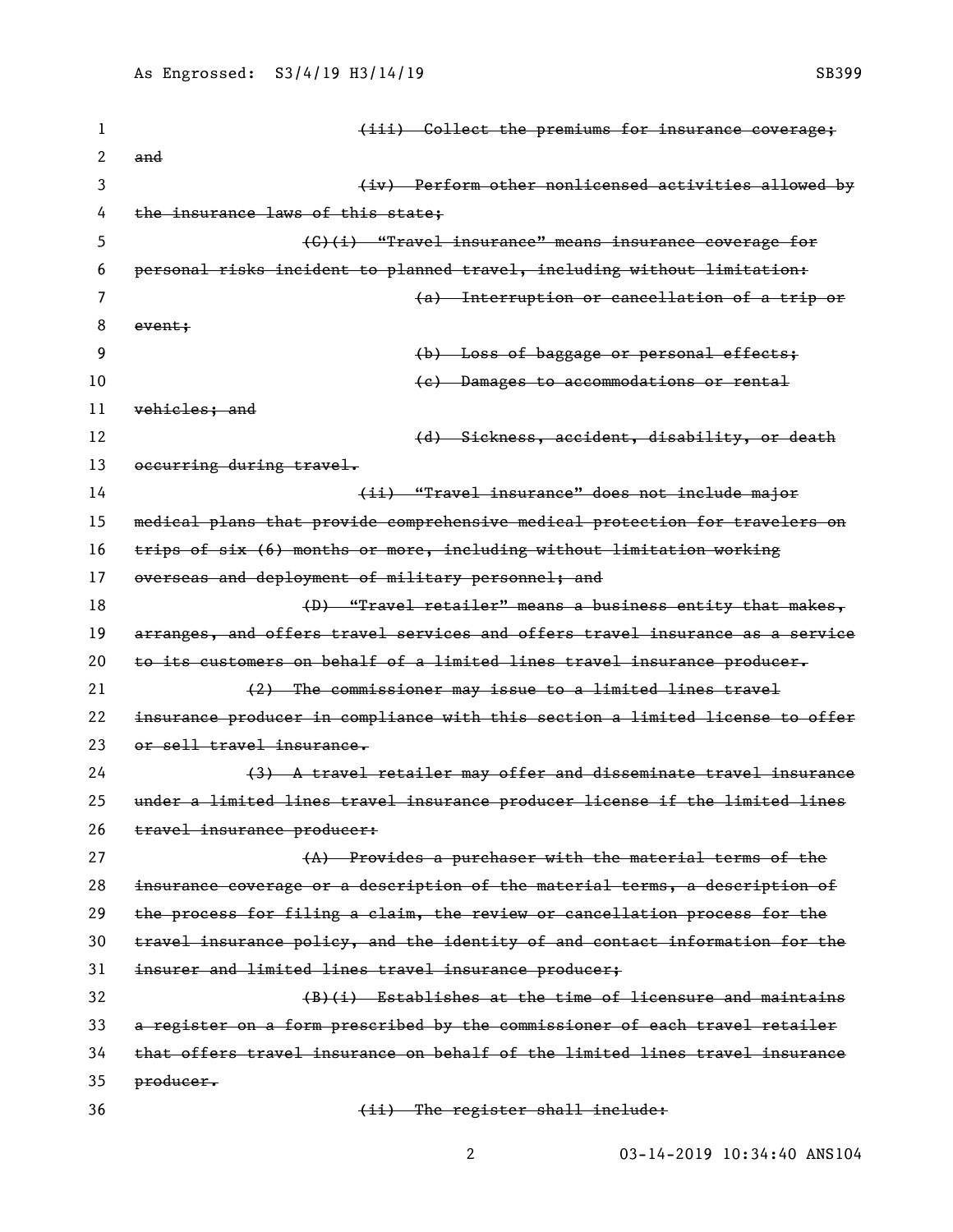1 and the identity of and contact information for the travel retailer and an officer or other person who directs or controls the travel retailer's operations; and (b) The federal employer identification number of the travel retailer; (C)(i) Provides on application for and renewal of a limited lines travel insurance producer license a list of each travel 8 retailer that offers travel insurance on its behalf. (ii) The limited lines travel insurance producer 10 shall certify that the travel retailer is in compliance with 18 U.S.C. § 1033, as it existed on January 1, 2013; 12 (D) Designates an employee who is a licensed individual 13 producer to be responsible for compliance issues; **E E** Pays the applicable insurance producer licensing fees; and (F)(i) Requires each employee of the travel retailer that offers and disseminates travel insurance to receive instruction or training 18 that may be reviewed by the commissioner. **19** (ii) At a minimum, the training material shall contain instructions on the types of insurance offered, ethical sales practices, and the required disclosures to provide to customers.  $(4)$  In a brochure or other written materials, a travel retailer shall make available to customers the following information: 24 (A) The identity of and contact information for the insurer and limited lines travel insurance producer; (B) An explanation that the purchase of travel insurance is not required to purchase any other product or service from the travel retailer; and 29 The Communist Communist Communist Communist Communist Communist Communist Communist Communist Communist Communist Communist Communist Communist Communist Communist Communist Communist Communist Communist Communist Commu provide general information about the insurance coverage offered by the travel retailer, including a description of the insurance coverage and the cost of the insurance coverage, but shall not answer technical questions about the insurance terms offered by the travel retailer or provide an evaluation of the adequacy of any existing insurance coverage. (5) A travel retailer that is not licensed as an insurance

producer shall not: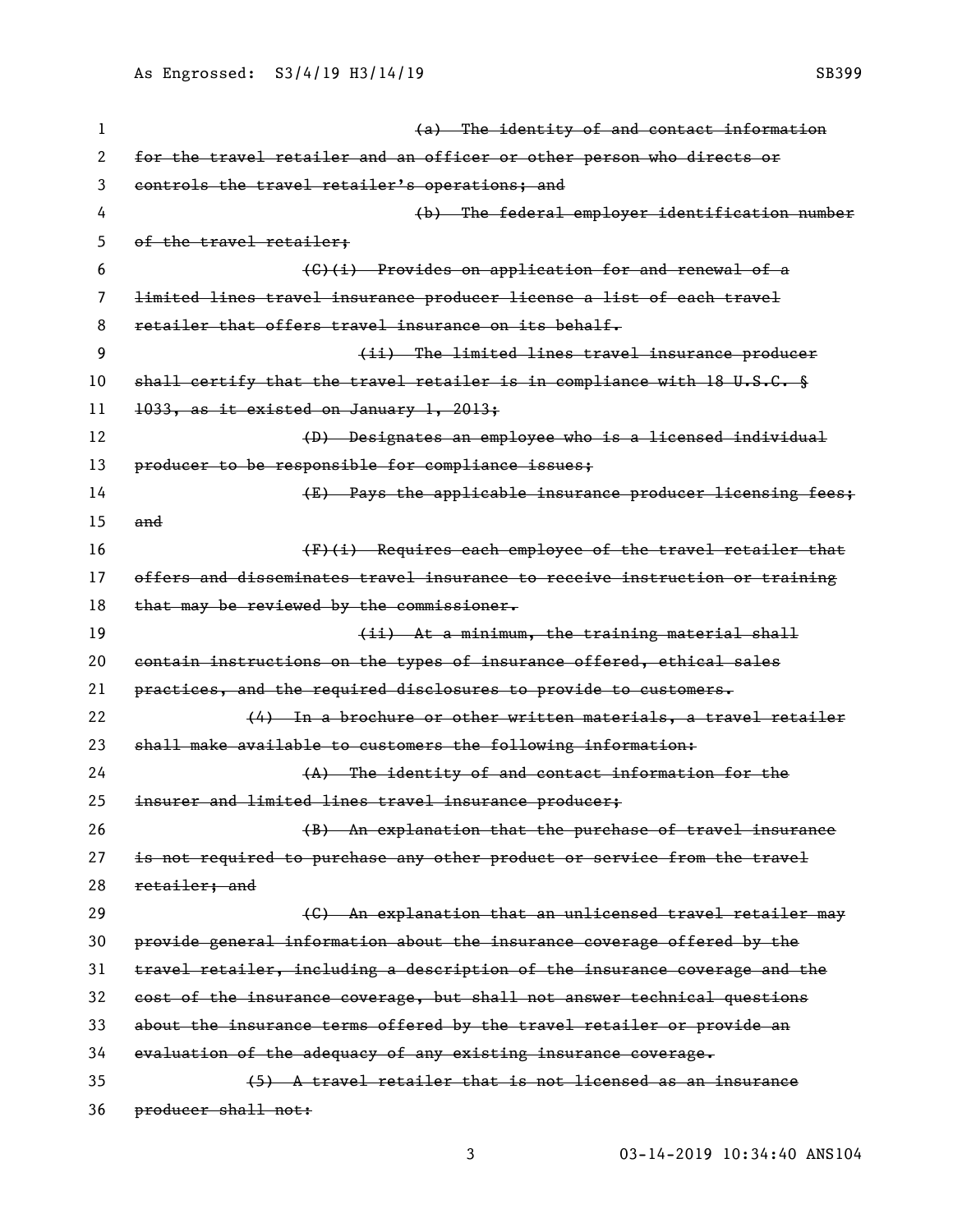| 1  | (A) Evaluate or interpret the technical terms, benefits,                      |
|----|-------------------------------------------------------------------------------|
| 2  | and conditions of the offered travel insurance coverage;                      |
| 3  | (B) Evaluate or provide advice concerning a prospective                       |
| 4  | purchaser's existing insurance coverage; or                                   |
| 5  | (C) Hold itself out as a licensed insurer, producer, or                       |
| 6  | insurance expert.                                                             |
| 7  | $(6)$ A travel retailer and its employees that receive training               |
| 8  | under subdivision $(e)(3)(F)$ of this section and whose insurance-related     |
| 9  | activities are limited to offering and disseminating travel insurance on      |
| 10 | behalf of a limited lines travel insurance producer that is licensed under    |
| 11 | this subchapter may receive compensation if listed on the registry maintained |
| 12 | by the limited lines travel insurance producer under subdivision (e)(3)(B) of |
| 13 | <del>this section.</del>                                                      |
| 14 | (7) Travel insurance may be provided under an individual policy,              |
| 15 | a group policy, or a master policy.                                           |
| 16 | (8) As the insurer designee, the limited lines travel insurance               |
| 17 | producer is responsible for the acts of the travel retailer and shall use     |
| 18 | reasonable means to ensure compliance by the travel retailer with this        |
| 19 | section.                                                                      |
| 20 | (9) The limited lines travel insurance producer and a travel                  |
| 21 | retailer offering and disseminating travel insurance under the limited lines  |
| 22 | travel insurance producer license are subject to the Trade Practices Act, §   |
| 23 | 23-66-201 et seq., and the licensing requirements of the Producer Licensing   |
| 24 | Model Act, § 23-64-501 et seq.                                                |
| 25 |                                                                               |
| 26 | SECTION 3. Arkansas Code Title 23, Chapter 64, Subchapter 2, is               |
| 27 | amended to add an additional section to read as follows:                      |
| 28 | $23-64-234$ . Travel insurance - Scope - Definitions - Licensing -            |
| 29 | Premium tax.                                                                  |
| 30 | This section applies to travel insurance that:<br>(a)(1)                      |
| 31 | Covers a resident of this state;<br>(A)                                       |
| 32 | (B) Is sold, solicited, negotiated, or offered in this                        |
| 33 | state; and                                                                    |
| 34 | Has policies and certificates that are delivered or<br>(C)                    |
| 35 | issued for delivery in this state.                                            |
| 36 | This section does not apply to a cancellation fee waiver or<br>(2)            |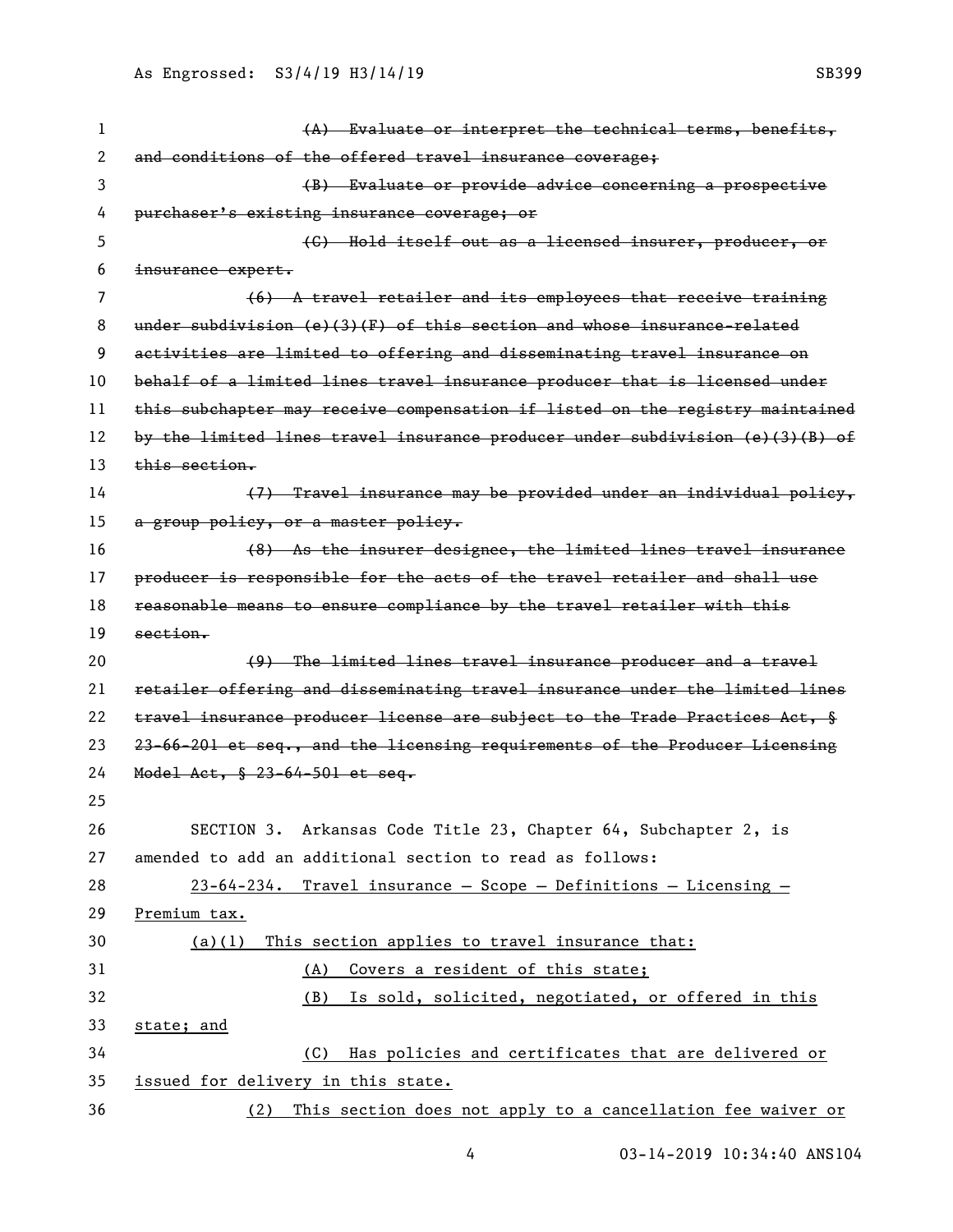| 1            | travel assistance services except as provided in this section.                |
|--------------|-------------------------------------------------------------------------------|
| $\mathbf{2}$ | (3) All other applicable provisions of this state's insurance                 |
| 3            | laws shall continue to apply to travel insurance except that this section     |
| 4            | shall supersede any general provisions of law that would otherwise be         |
| 5            | applicable to travel insurance.                                               |
| 6            | (b) As used in this section:                                                  |
| 7            | (1)(A) "Aggregator site" means a website that provides access to              |
| 8            | information regarding insurance products from more than one (1) insurer.      |
| 9            | (B) "Aggregator site" includes a website that provides                        |
| 10           | product and insurer information for use in comparison shopping;               |
| 11           | (2) "Blanket travel insurance" means a policy issued to an                    |
| 12           | eligible group providing coverage for specific classes of persons defined in  |
| 13           | the policy with coverage provided to all members of the eligible group        |
| 14           | without a separate charge to individual members of the eligible group;        |
| 15           | $(3)$ (A) "Cancellation fee waiver" means a contractual agreement             |
| 16           | between a supplier of services for travel and its customer to waive some or   |
| 17           | all of the nonrefundable cancellation fee provisions of the underlying travel |
| 18           | contract of the supplier with or without regard to the reason for the         |
| 19           | cancellation or form of reimbursement.                                        |
| 20           | (B) "Cancellation fee waiver" is not insurance under this                     |
| 21           | section;                                                                      |
| 22           | "Eligible group" means two (2) or more persons who are<br>(4)                 |
| 23           | engaged in a common enterprise, or have an economic, educational, or social   |
| 24           | affinity or relationship, including without limitation any of the following:  |
| 25           | (A)(i) An entity engaged in the business of providing                         |
| 26           | travel or services for travel, if in regard to any particular travel or type  |
| 27           | of travel or travelers, all members or customers of the group have a common   |
| 28           | exposure to risk attendant to the travel.                                     |
| 29           | (ii) An entity as described in subdivision                                    |
| 30           | $(b)$ $(4)$ $(A)$ $(i)$ of this section includes without limitation:          |
| 31           | (a) A tour operator;                                                          |
| 32           | A lodging provider;<br>(b)                                                    |
| 33           | A vacation property owner;<br>(c)                                             |
| 34           |                                                                               |
|              | (d)<br>A hotel or resort;                                                     |
| 35<br>36     | A travel club;<br><u>(e)</u><br>(f) A travel agency;                          |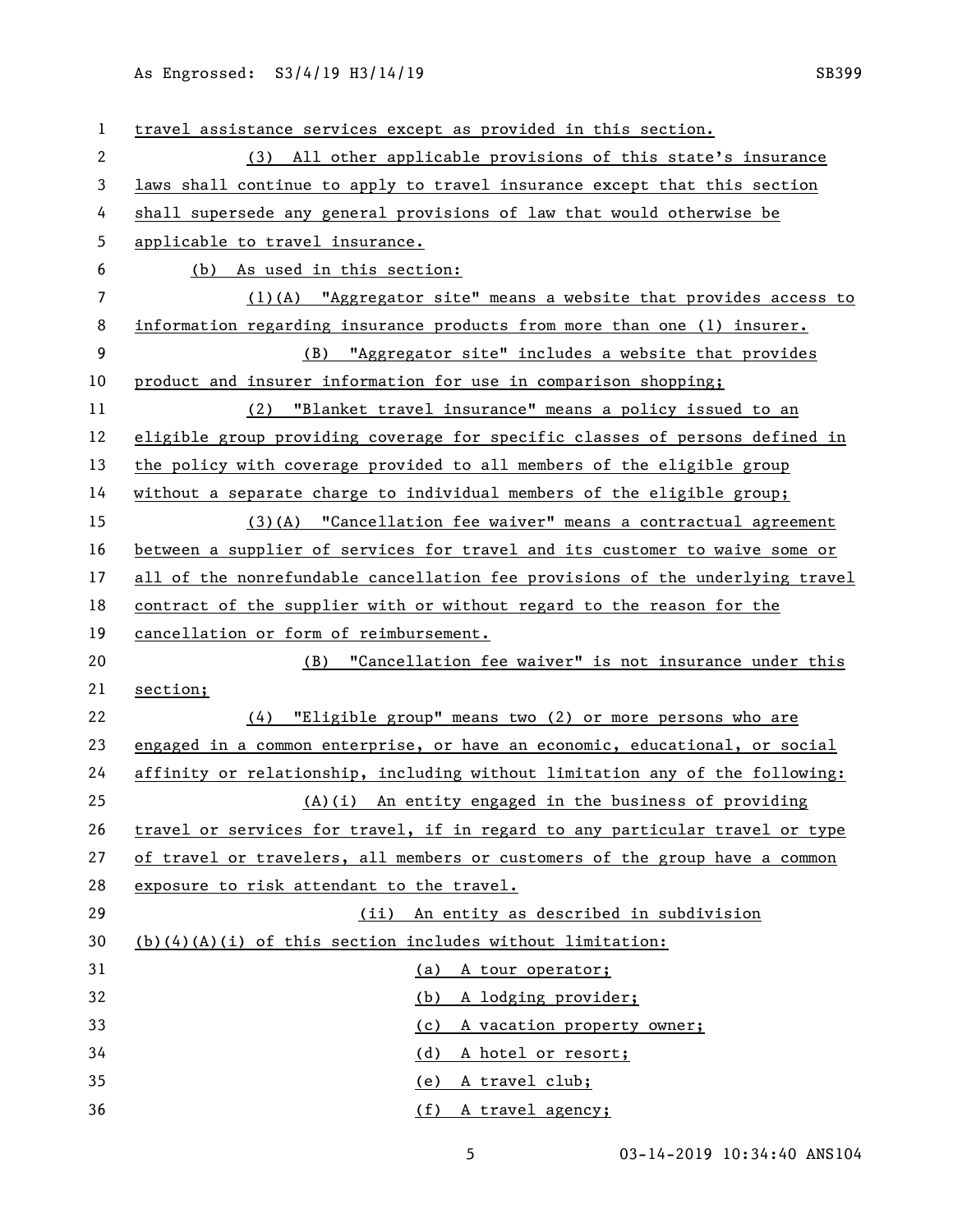| 1  | (g)<br>A property manager;                                                    |
|----|-------------------------------------------------------------------------------|
| 2  | (h)<br>A cultural exchange program; or                                        |
| 3  | (i)<br>A common carrier or the operator, owner,                               |
| 4  | or lessor of a means of transportation of passengers including without        |
| 5  | limitation:                                                                   |
| 6  | (1)<br>An airline;                                                            |
| 7  | (2)<br>A cruise line;                                                         |
| 8  | (3) A railroad;                                                               |
| 9  | (4)<br>A steamship company; or                                                |
| 10 | (5) A public bus carrier;                                                     |
| 11 | A college, school, or other institution of learning<br>(B)                    |
| 12 | covering students, teachers, employees, or volunteers;                        |
| 13 | An employer covering a group of employees, volunteers,<br>(C)                 |
| 14 | contractors, members of a board of directors, dependents, or guests;          |
| 15 | A sports team, camp, or sponsor thereof covering<br>(D)                       |
| 16 | participants, members, campers, employees, officials, supervisors, or         |
| 17 | volunteers;                                                                   |
| 18 | A religious, charitable, recreational, educational, or<br>(E)                 |
| 19 | civic organization or branch thereof covering any group of members,           |
| 20 | participants, or volunteers;                                                  |
| 21 | A financial institution or financial institution<br>(F)                       |
| 22 | vendor, parent holding company, trustee, or an agent of a financial           |
| 23 | institution or financial institution vendor, parent holding company, trustee, |
| 24 | or a designee of one (1) or more financial institutions or financial          |
| 25 | institution vendors, including without limitation an accountholder, credit    |
| 26 | card holder, debtor, guarantor, or purchaser;                                 |
| 27 | An incorporated or unincorporated association,<br>(G)                         |
| 28 | including without limitation a labor union, that has a common interest,       |
| 29 | constitution, and bylaws and is organized and maintained in good faith for    |
| 30 | purposes other than obtaining insurance for members or participants of the    |
| 31 | association covering its members;                                             |
| 32 | A trust or the trustees of a fund that is established,<br>(H)                 |
| 33 | created, or maintained for the benefit of and covering members, employees, or |
| 34 | customers, subject to the permission of the Insurance Commissioner to use a   |
| 35 | trust and the state's premium tax provisions, as provided in subdivision      |
| 36 | (d)(l) of this section, of one (l) or more associations meeting the           |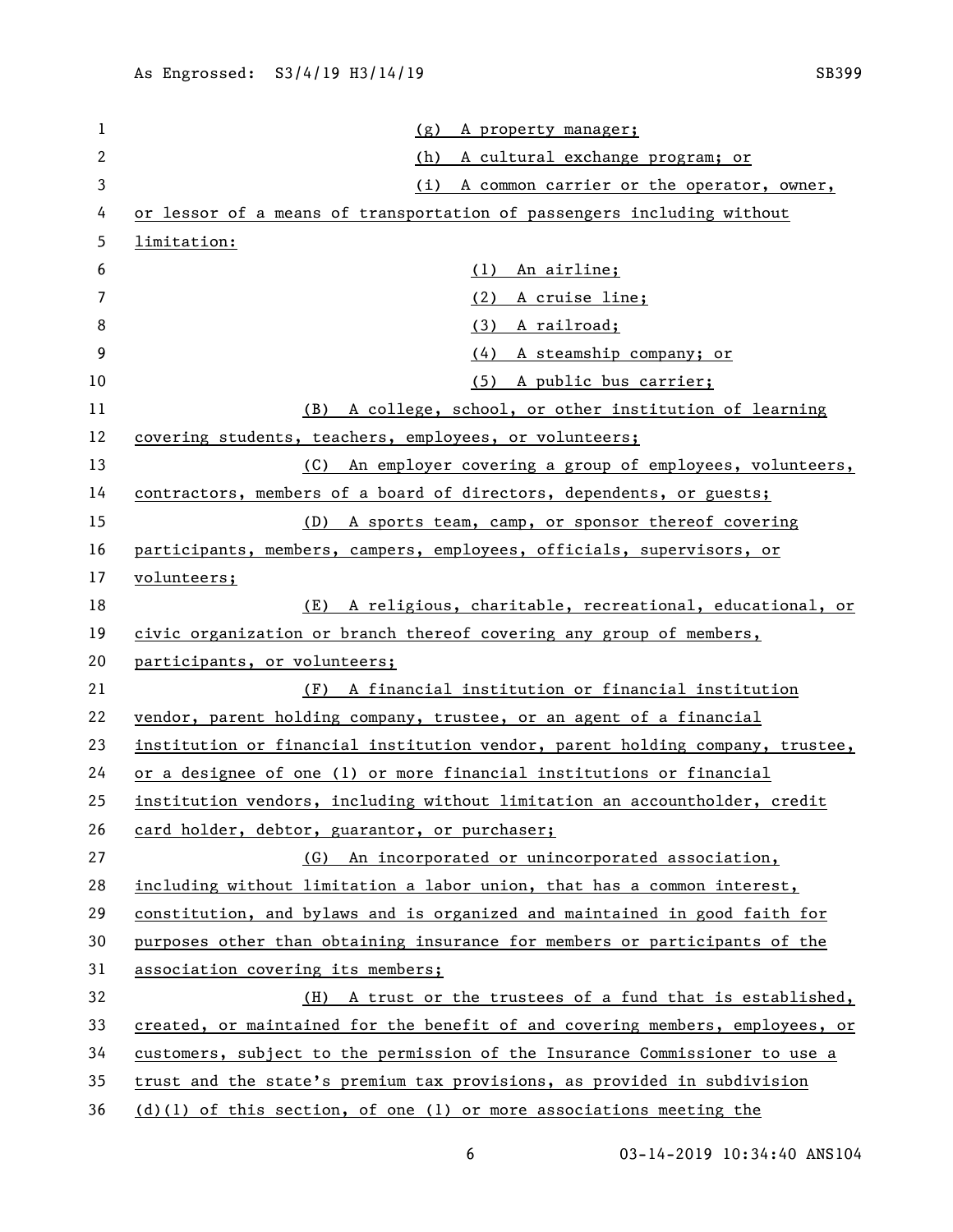| 1              | requirements of subdivision $(b)(4)(G)$ of this section;                      |
|----------------|-------------------------------------------------------------------------------|
| $\mathbf{2}$   | (I) An entertainment production company covering a group                      |
| 3              | of participants, volunteers, audience members, contestants, or workers;       |
| 4              | (J) A volunteer fire department, ambulance, rescue,                           |
| 5              | police, court, or any first aid, civil defense, or other similar volunteer    |
| 6              | group;                                                                        |
| $\overline{7}$ | (K) A preschool, daycare institution for children or                          |
| 8              | adults, or senior citizen club;                                               |
| 9              | (L)(i) An automobile or truck rental or leasing company                       |
| 10             | covering a group of individuals who may become renters, lessees, or           |
| 11             | passengers as defined by their travel status on the rented or leased          |
| 12             | <u>vehicles.</u>                                                              |
| 13             | (ii) A common carrier, owner, operator, or lessor of                          |
| 14             | a means of transportation, or an automobile or truck rental or leasing        |
| 15             | company, is the policyholder under a policy to which this section applies; or |
| 16             | (M) Any other group if the commissioner has determined                        |
| 17             | that the members are engaged in a common enterprise, or have an economic,     |
| 18             | educational, or social affinity or relationship, and that issuance of the     |
| 19             | policy would not be contrary to the public interest;                          |
| 20             | (5) "Fulfillment materials" means documentation sent to the                   |
| 21             | purchaser of a travel protection plan confirming the purchase and providing   |
| 22             | the travel protection plan's coverage and travel assistance services details; |
| 23             | "Group travel insurance" means travel insurance issued to an<br>(6)           |
| 24             | eligible group;                                                               |
| 25             | "Limited lines travel insurance producer" means:<br>(7)                       |
| 26             | A managing general agent;<br>(A)                                              |
| 27             | An insurance producer, including a limited lines<br>(B)                       |
| 28             | producer; or                                                                  |
| 29             | (C) A travel administrator;                                                   |
| 30             | "Offer and disseminate" means to:<br>(8)                                      |
| 31             | (A) Provide general information, including without                            |
| 32             | limitation a description of the insurance coverage and the cost of the        |
| 33             | insurance coverage;                                                           |
| 34             | Process an application for insurance coverage;<br>(B)                         |
| 35             | (C)<br>Collect the premiums for insurance coverage; and                       |
| 36             | Perform other nonlicensed activities allowed by the<br>(D)                    |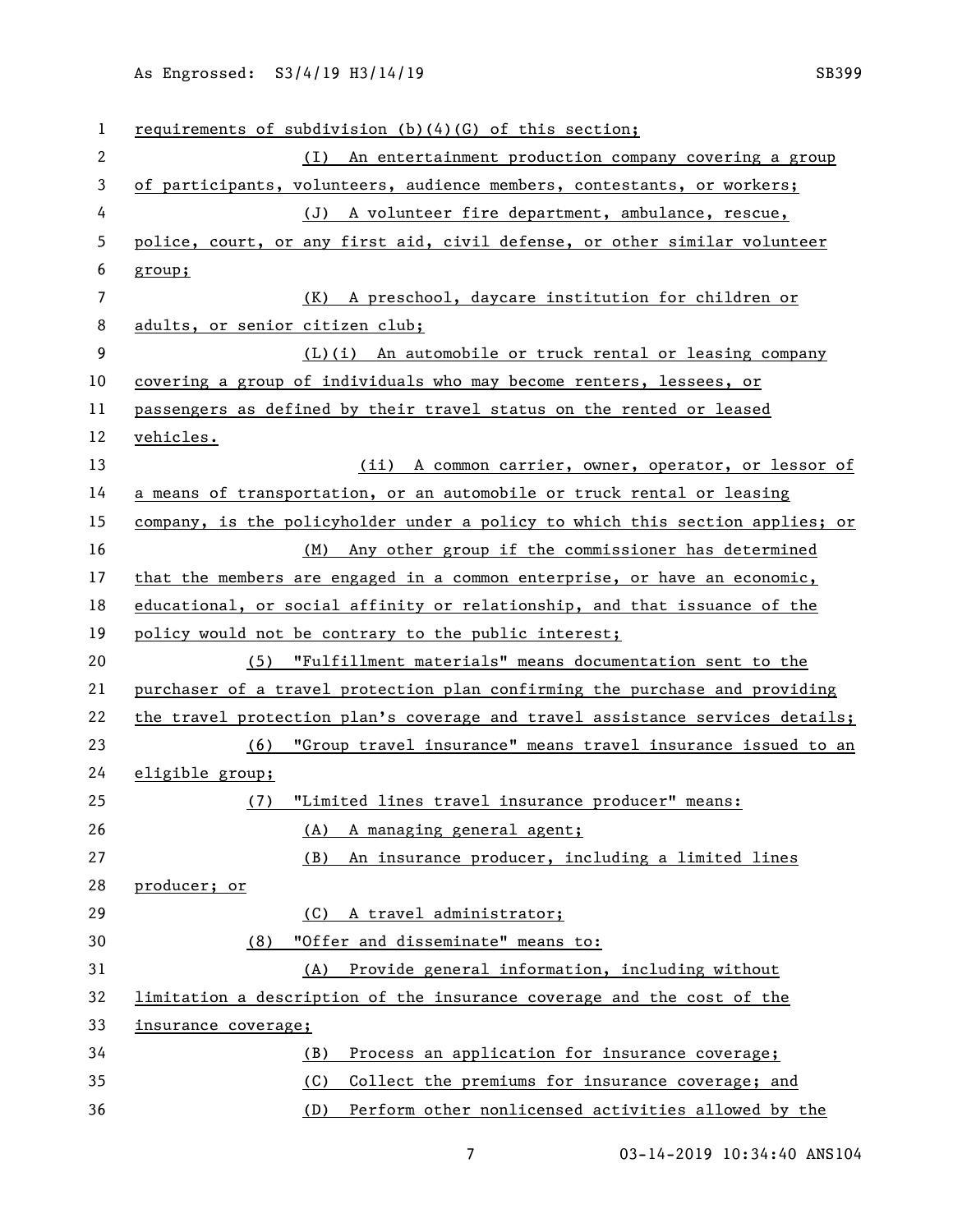| $\mathbf{1}$ | insurance laws of this state;                                                 |
|--------------|-------------------------------------------------------------------------------|
| 2            | (9) "Primary certificate holder" means an individual who elects               |
| 3            | and purchases travel insurance under a group policy;                          |
| 4            | "Primary policyholder" means an individual who elects and<br>(10)             |
| 5            | purchases a policy for individual travel insurance;                           |
| 6            | (11)(A) "Travel administrator" means a person that, directly or               |
| 7            | indirectly, underwrites, collects or charges collateral or premiums from, or  |
| 8            | adjusts or settles claims on, residents of this state in connection with      |
| 9            | travel insurance.                                                             |
| 10           | "Travel administrator" does not include a person whose<br>(B)                 |
| 11           | only actions that would otherwise cause it to be considered a travel          |
| 12           | administrator are among the following:                                        |
| 13           | (i) The person works for a travel administrator to                            |
| 14           | the extent that the person's activities are subject to the supervision and    |
| 15           | control of the travel administrator;                                          |
| 16           | (ii) The person is an insurance producer selling                              |
| 17           | insurance or engaged in administrative and claims-related activities within   |
| 18           | the scope of the license of the insurance producer;                           |
| 19           | (iii) The person is a travel retailer offering and                            |
| 20           | disseminating travel insurance and registered under the license of a limited  |
| 21           | lines travel insurance producer according to this section;                    |
| 22           | (iv) The person is an individual adjusting or                                 |
| 23           | settling claims in the normal course of that individual's practice or         |
| 24           | employment as an attorney-at-law and does not collect charges or premiums in  |
| 25           | connection with insurance coverage; or                                        |
| 26           | (v) The person is a business entity that is                                   |
| 27           | affiliated with a licensed insurer while acting as a travel administrator for |
| 28           | the direct and assumed insurance business of an affiliated insurer;           |
| 29           | $(12)(A)$ "Travel assistance service" means a noninsurance                    |
| 30           | service:                                                                      |
| 31           | For which the consumer is not indemnified based<br>(i)                        |
| 32           | on a fortuitous event; and                                                    |
| 33           | That does not result in the transfer or<br>(ii)                               |
| 34           | shifting of risk that would constitute the business of insurance.             |
| 35           | "Travel assistance services" includes without<br>(B)                          |
| 36           | limitation:                                                                   |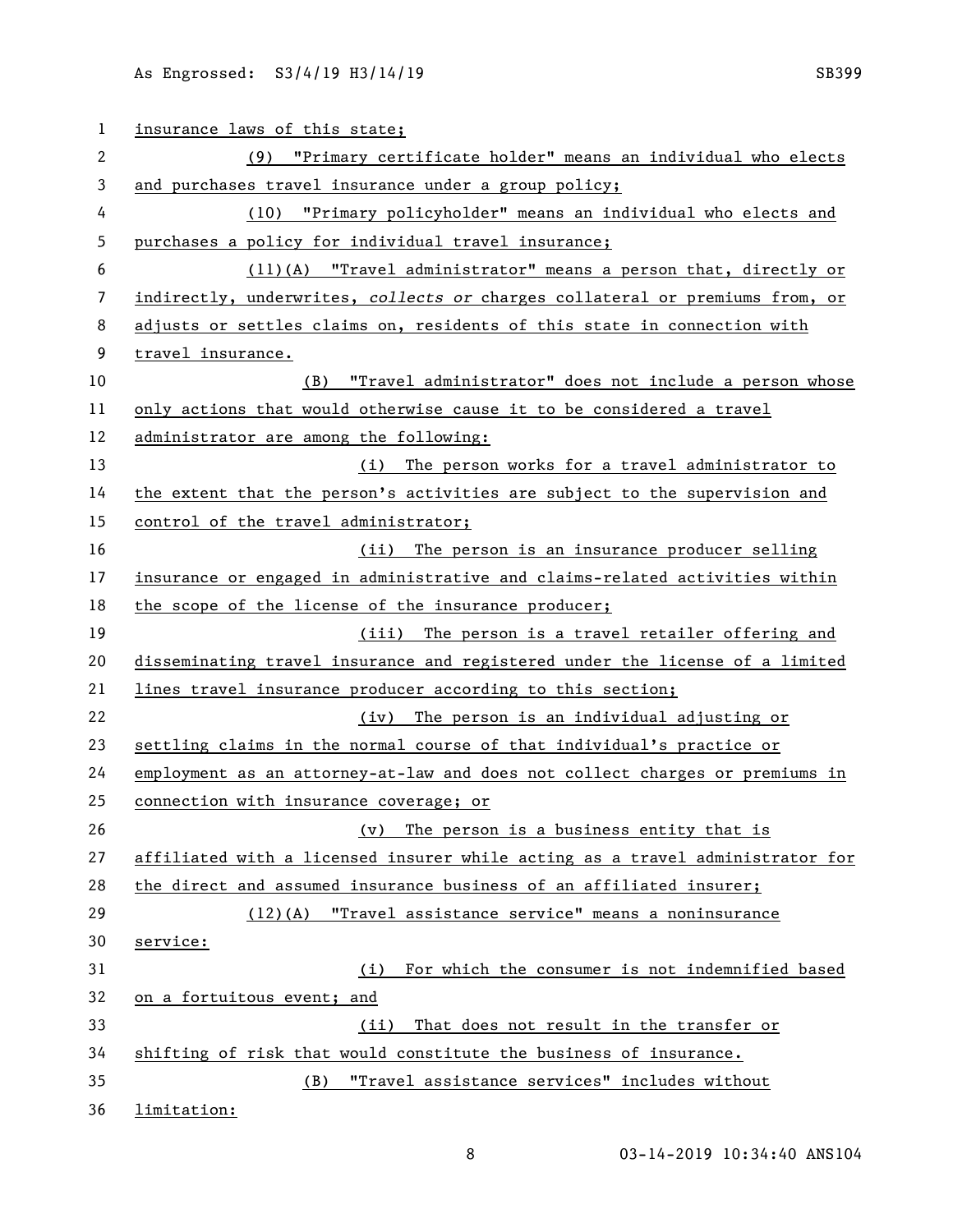| 1  | Security advisories;<br>(i)                                                |                                                     |
|----|----------------------------------------------------------------------------|-----------------------------------------------------|
| 2  | Destination information;<br>(ii)                                           |                                                     |
| 3  | (iii)                                                                      | Vaccination and immunization information            |
| 4  | services;                                                                  |                                                     |
| 5  | Travel reservation services;<br>(iv)                                       |                                                     |
| 6  | Entertainment;<br>(v)                                                      |                                                     |
| 7  | Activity and event planning;<br>(vi)                                       |                                                     |
| 8  | (vii) Translation assistance;                                              |                                                     |
| 9  | (viii) Emergency messaging;                                                |                                                     |
| 10 | (ix)                                                                       | International legal and medical referrals;          |
| 11 | Medical case monitoring;<br>(x)                                            |                                                     |
| 12 | (xi)                                                                       | Coordination of transportation arrangements;        |
| 13 | (xii) Emergency cash transfer assistance;                                  |                                                     |
| 14 |                                                                            | (xiii) Medical prescription replacement assistance; |
| 15 | (xiv)                                                                      | Passport and travel document replacement            |
| 16 | assistance;                                                                |                                                     |
| 17 | (xv) Lost luggage assistance;                                              |                                                     |
| 18 | (xvi) Concierge services; and                                              |                                                     |
| 19 |                                                                            | (xvii) Any other service that is furnished in       |
| 20 | connection with planned travel.                                            |                                                     |
| 21 | "Travel assistance services" is not considered<br>(C)                      |                                                     |
| 22 | insurance and is not related to insurance;                                 |                                                     |
| 23 | $(13)(A)$ "Travel insurance" means insurance coverage for personal         |                                                     |
| 24 | risks incident to planned travel, including without limitation:            |                                                     |
| 25 | (i)                                                                        | Interruption or cancellation of a trip or event;    |
| 26 | (ii)                                                                       | Loss of baggage or personal effects;                |
| 27 | (iii)                                                                      | Damages to accommodations or rental vehicles;       |
| 28 | (iy)                                                                       | Sickness, accident, disability, or death            |
| 29 | occurring during travel;                                                   |                                                     |
| 30 | Emergency evacuation;<br>(v)                                               |                                                     |
| 31 | (vi) Repatriation of remains; or                                           |                                                     |
| 32 | (vii)                                                                      | Any other contractual obligations to indemnify      |
| 33 | or pay a specified amount to a traveler upon determinable contingencies    |                                                     |
| 34 | related to travel as approved by the commissioner.                         |                                                     |
| 35 | (B)                                                                        | "Travel insurance" does not include major medical   |
| 36 | plans that provide comprehensive medical protection for travelers on trips |                                                     |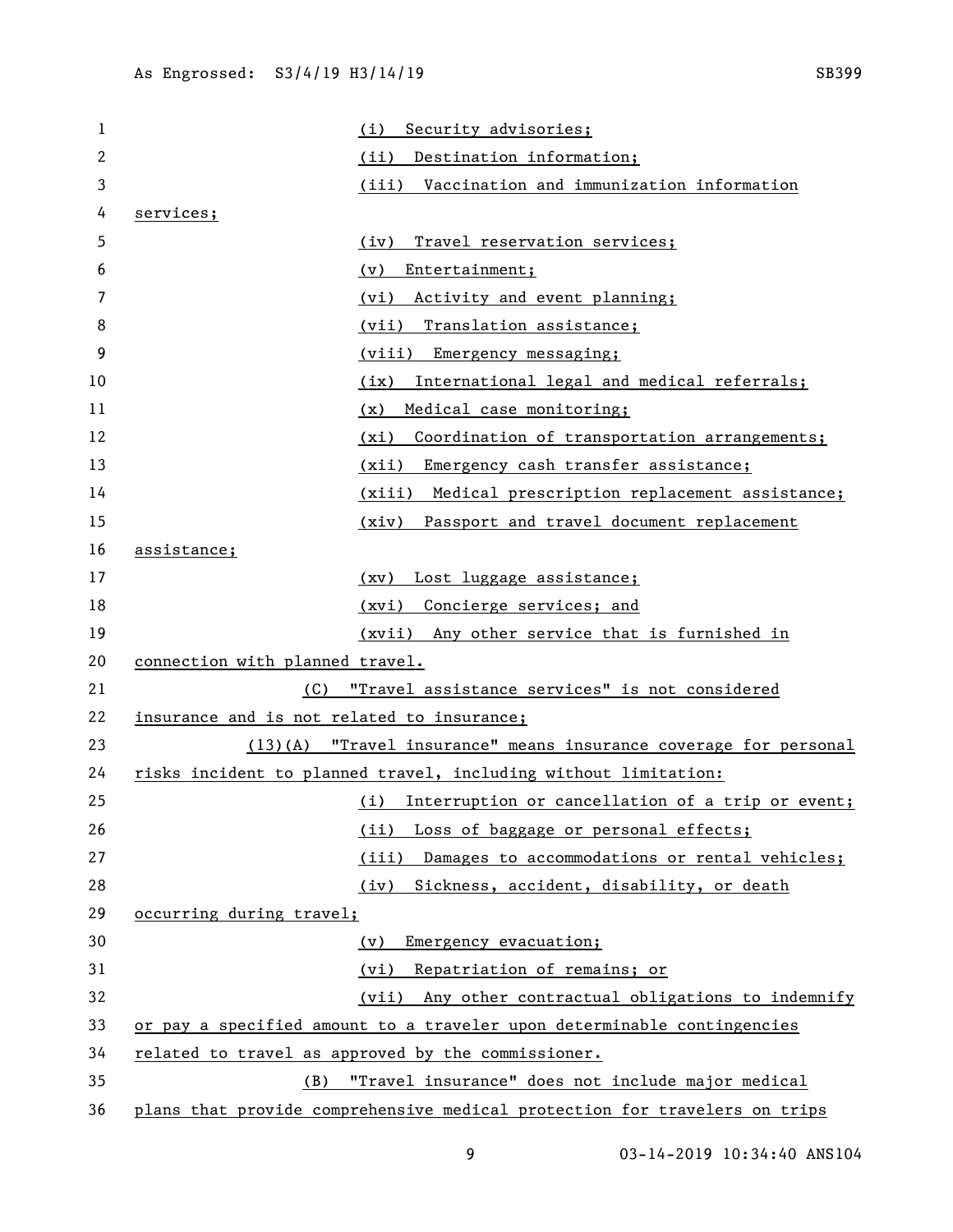| 1              | lasting longer than six (6) months, including without limitation an           |
|----------------|-------------------------------------------------------------------------------|
| 2              | individual who is working or residing overseas as an expatriate, or any other |
| 3              | product that requires a specific insurance producer license;                  |
| 4              | (14) "Travel protection plan" means a plan that provides one (1)              |
| 5              | or more of the following:                                                     |
| 6              | (A)<br>Travel insurance;                                                      |
| $\overline{7}$ | Travel assistance services; or<br>(B)                                         |
| 8              | (C) Cancellation fee waivers; and                                             |
| 9              | (15) "Travel retailer" means a business entity that makes,                    |
| 10             | arranges, or offers planned travel and offers and disseminates travel         |
| 11             | insurance as a service to a customer of the business entity on behalf of and  |
| 12             | under the direction of a limited lines travel insurance producer.             |
| 13             | $(c)(1)(A)$ The commissioner may issue a limited lines travel insurance       |
| 14             | producer license to an individual or business entity that has filed with the  |
| 15             | commissioner an application for a limited lines travel insurance producer     |
| 16             | license in a form and manner prescribed by the commissioner.                  |
| 17             | (B) A limited lines travel insurance producer shall be                        |
| 18             | licensed to sell, solicit, and negotiate travel insurance through a licensed  |
| 19             | insurer.                                                                      |
| 20             | (C) A person shall not act as a limited lines travel                          |
| 21             | insurance producer or travel retailer unless properly licensed or registered  |
| 22             | under the insurance laws of this state.                                       |
| 23             | (2) A travel retailer may offer and disseminate travel insurance              |
| 24             | under a limited lines travel insurance producer business entity license only  |
| 25             | if the following conditions are met:                                          |
| 26             | (A) A limited lines travel insurance producer or travel                       |
| 27             | retailer provides to purchasers of travel insurance:                          |
| 28             | (i) Actual material terms of the insurance coverage                           |
| 29             | or a description of the material terms;                                       |
| 30             | (ii) A description of the process for filing a                                |
| 31             | claim;                                                                        |
| 32             | (iii) A description of the review or cancellation                             |
| 33             | process for the travel insurance policy; and                                  |
| 34             | The identity of and contact information for the<br>(iv)                       |
| 35             | insurer and limited lines travel insurance producer;                          |
| 36             | (B)(i) A limited lines travel insurance producer                              |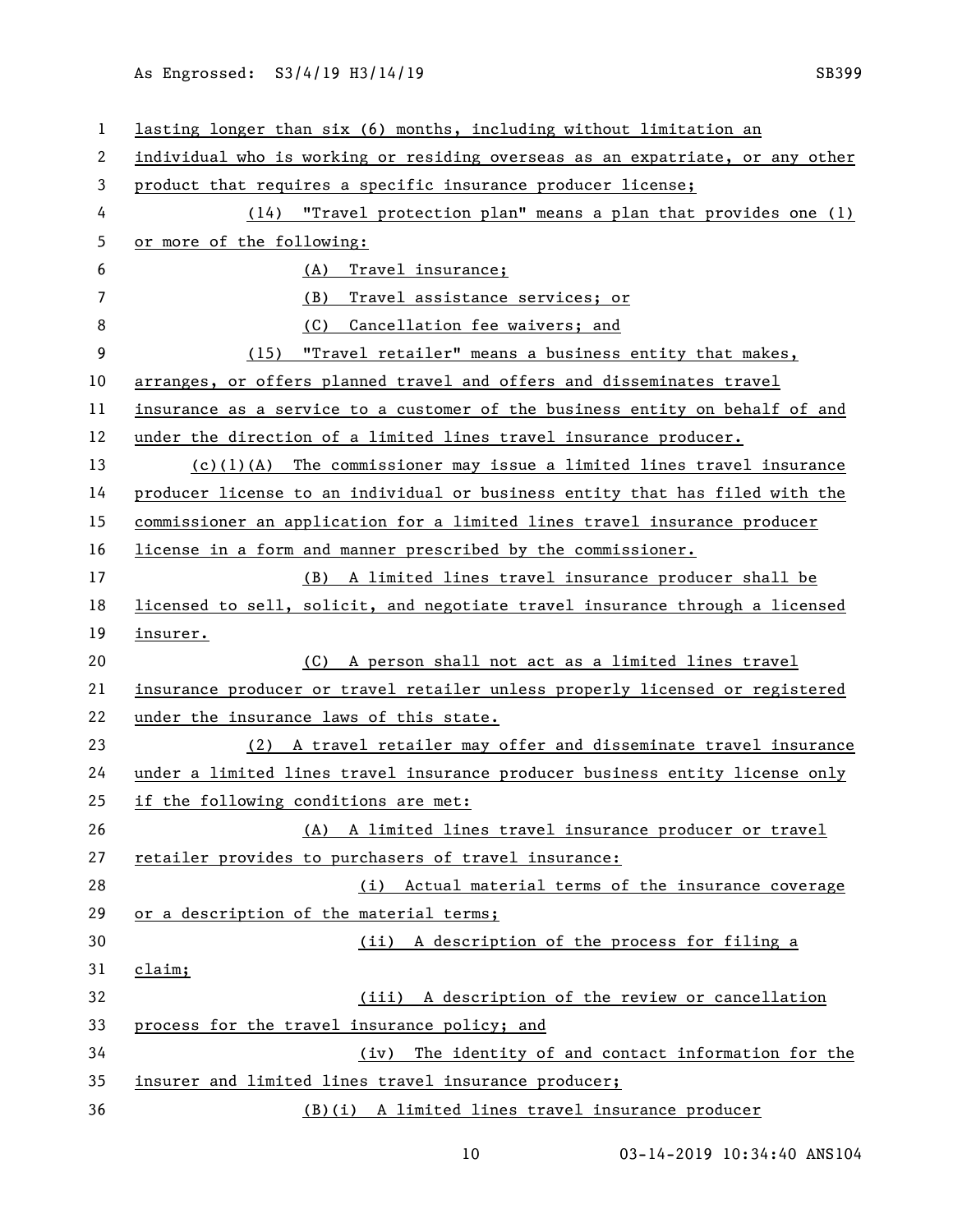| 1  | establishes at the time of licensure and maintains a register, on a form       |
|----|--------------------------------------------------------------------------------|
| 2  | prescribed by the commissioner, of each travel retailer that offers travel     |
| 3  | insurance on behalf of the limited lines travel insurance producer in this     |
| 4  | state.                                                                         |
| 5  | (ii) A register described under subdivision                                    |
| 6  | $(c)(2)(B)(i)$ of this section shall be maintained and updated by the limited  |
| 7  | lines travel insurance producer and include:                                   |
| 8  | The name, address, and contact information<br>(a)                              |
| 9  | for the travel retailer and an officer or other person who directs or          |
| 10 | controls the travel retailer's operations; and                                 |
| 11 | The federal employer identification number<br>(b)                              |
| 12 | of the travel retailer.                                                        |
| 13 | (iii) The limited lines travel insurance producer                              |
| 14 | shall:                                                                         |
| 15 | (a) Provide the register described under                                       |
| 16 | subdivision $(c)(2)(B)(i)$ of this section on application for and renewal of a |
| 17 | limited lines travel insurance producer license; and                           |
| 18 | (b) Certify that the travel retailer                                           |
| 19 | registered is in compliance with 18 U.S.C. § 1033, as it existed on January    |
| 20 | 1, 2019.                                                                       |
| 21 | The grounds for the suspension, revocation, and<br>(iv)                        |
| 22 | any penalties that are applicable to resident insurance producers shall be     |
| 23 | applicable to the limited lines travel insurance producers and travel          |
| 24 | retailers;                                                                     |
| 25 | (C) A limited lines travel insurance producer has                              |
| 26 | designated an employee who is a licensed individual producer who shall be      |
| 27 | known as a designated responsible producer, to be responsible for compliance   |
| 28 | with the travel insurance laws and regulations applicable to the limited       |
| 29 | lines travel insurance producer and its registrants;                           |
| 30 | (D) A designated responsible producer, president,                              |
| 31 | secretary, treasurer, and any other officer or person who directs or controls  |
| 32 | the limited lines travel insurance producer's insurance operations shall       |
| 33 | comply with the fingerprinting requirements applicable to insurance producers  |
| 34 | in the resident state of the limited lines travel insurance producer;          |
| 35 | (E) A limited lines travel insurance producer pays the                         |
| 36 | applicable insurance producer licensing fees; and                              |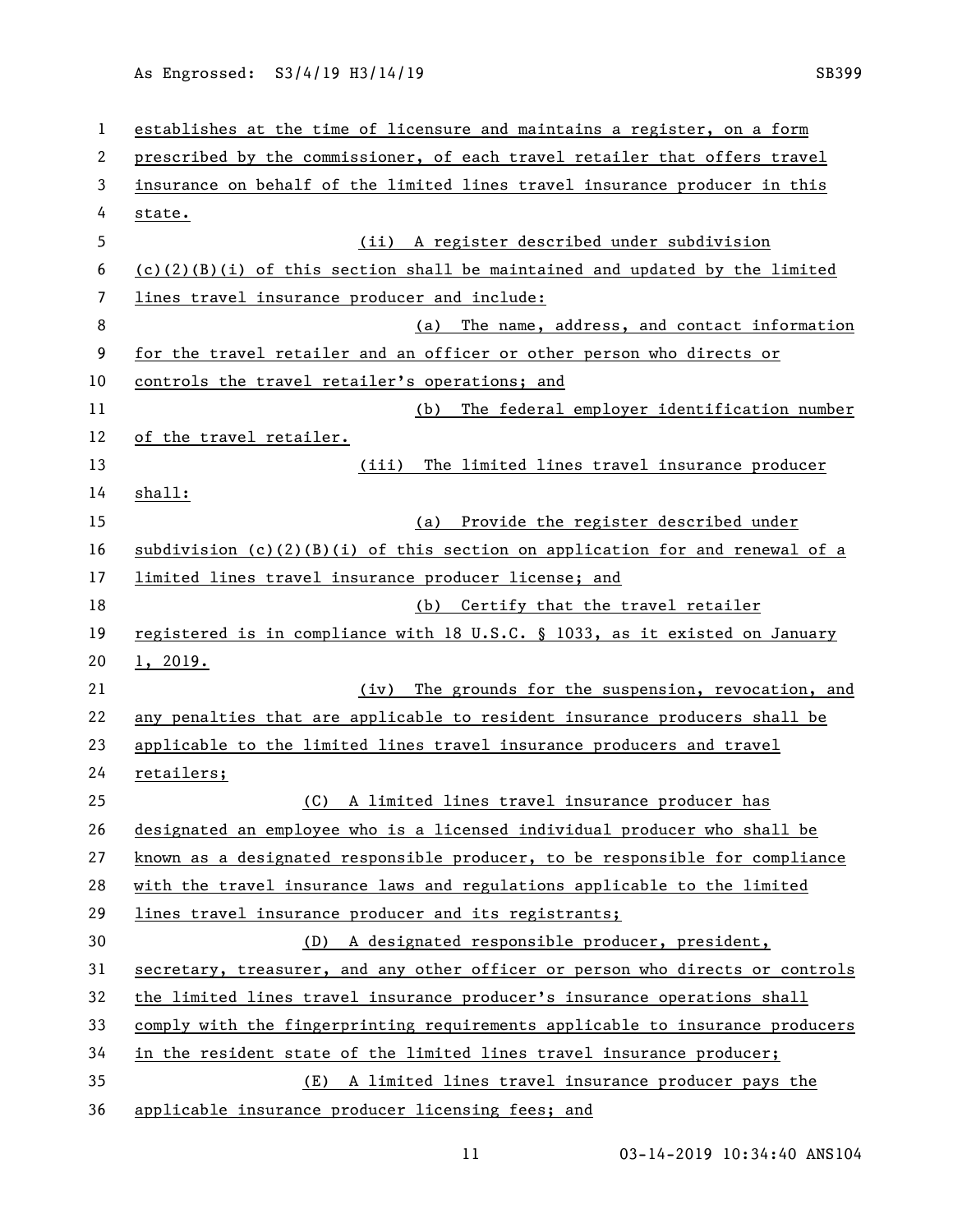| $\mathbf{1}$ | $(F)(i)$ A limited lines travel insurance producer requires                     |
|--------------|---------------------------------------------------------------------------------|
| $\mathbf{2}$ | each employee and authorized representative of the travel retailer that         |
| 3            | offers and disseminates travel insurance to receive instruction or training     |
| 4            | that may be reviewed and approved by the commissioner.                          |
| 5            | (ii) At a minimum, the training material shall                                  |
| 6            | contain instructions on the types of insurance offered, ethical sales           |
| 7            | practices, and the required disclosures to provide to customers.                |
| 8            | (3)(A) A travel retailer offering or disseminating travel                       |
| 9            | insurance shall make available to prospective purchasers brochures or other     |
| 10           | written materials that have been approved by the insurer.                       |
| 11           | (B) A brochure or other written materials, at a minimum,                        |
| 12           | shall contain the following information:                                        |
| 13           | (i) The identity of and contact information for the                             |
| 14           | insurer and limited lines travel insurance producer;                            |
| 15           | (ii) An explanation that the purchase of travel                                 |
| 16           | insurance is not required to purchase any other product or service from the     |
| 17           | travel retailer; and                                                            |
| 18           | (iii) An explanation that an unlicensed travel                                  |
| 19           | retailer may provide general information about the insurance coverage offered   |
| 20           | by the travel retailer, including a description of the insurance coverage and   |
| 21           | the cost of the insurance coverage, but shall not answer technical questions    |
| 22           | about the insurance terms and conditions offered by the travel retailer or      |
| 23           | provide an evaluation of the adequacy of any existing insurance coverage.       |
| 24           | $(4)$ A travel retailer employee or authorized representative of                |
| 25           | the travel retailer that is not licensed as an insurance producer shall not:    |
| 26           | (A) Evaluate or interpret the technical terms, benefits,                        |
| 27           | and conditions of the offered travel insurance coverage;                        |
| 28           | (B) Evaluate or provide advice concerning a prospective                         |
| 29           | purchaser's existing insurance coverage; or                                     |
| 30           | (C) Hold themselves or itself out as a licensed insurer,                        |
| 31           | producer, or insurance expert.                                                  |
| 32           | (5) Notwithstanding any other provision in law, a travel                        |
| 33           | retailer, its employees, and authorized representatives of the travel           |
| 34           | retailer that receive training under subdivision $(c)(2)(F)(i)$ of this section |
| 35           | and whose insurance-related activities are limited to offering and              |
| 36           | disseminating travel insurance on behalf of and under the direction of a        |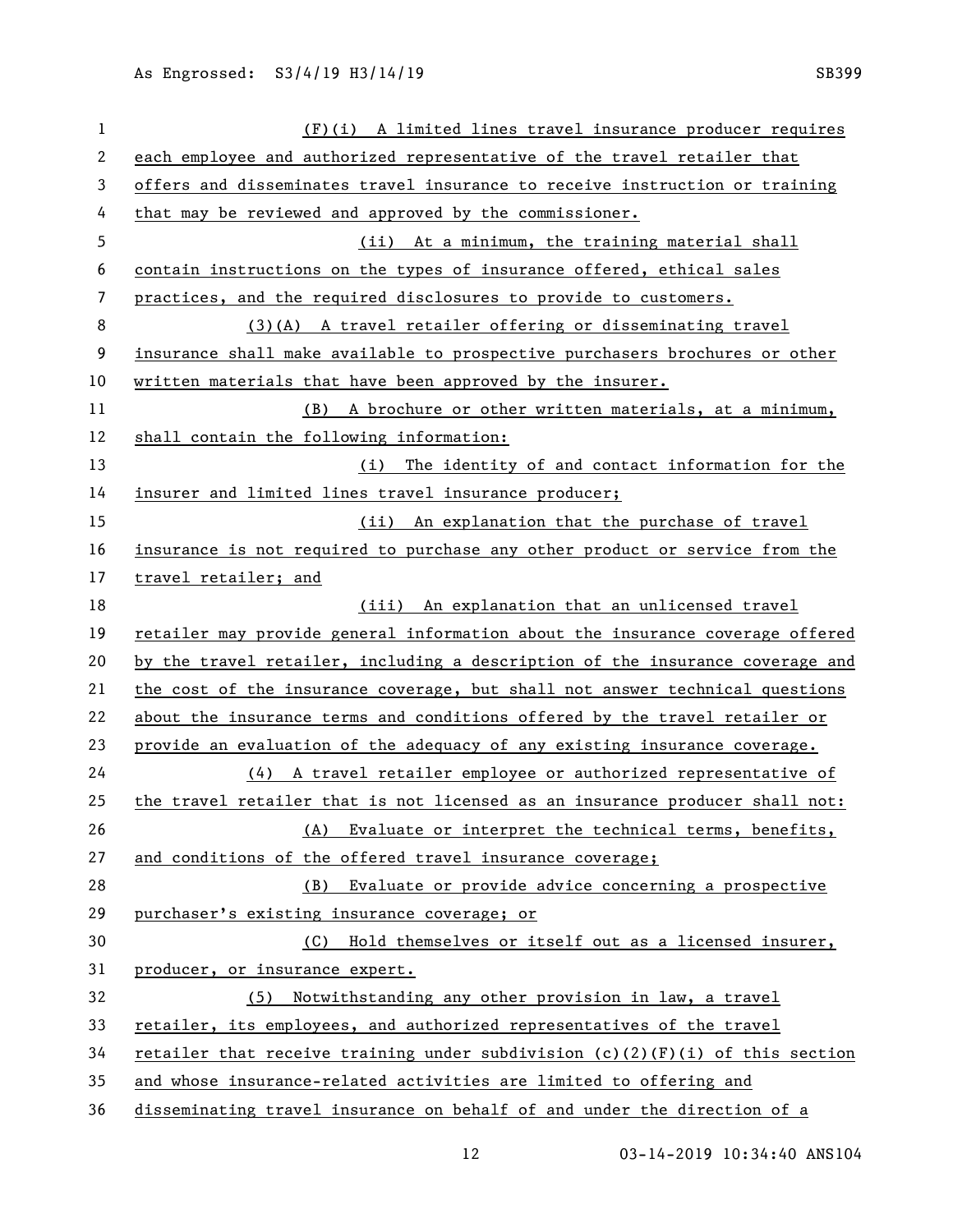| $\mathbf{1}$ | limited lines travel insurance producer that is licensed under this             |
|--------------|---------------------------------------------------------------------------------|
| 2            | subchapter may receive compensation if listed on the registry maintained by     |
| 3            | the limited lines travel insurance producer under subdivision $(c)(2)(B)(i)$ of |
| 4            | this section.                                                                   |
| 5            | As an insurer designee, the limited lines travel insurance<br>(6)               |
| 6            | producer is responsible for the acts of the travel retailer and shall use       |
| 7            | reasonable means to ensure compliance by the travel retailer with this          |
| 8            | section.                                                                        |
| 9            | (7)(A) A person licensed in a major line of authority as an                     |
| 10           | insurance producer is authorized to sell, solicit, and negotiate travel         |
| 11           | insurance.                                                                      |
| 12           | (B) A property and casualty insurance producer is not                           |
| 13           | required to become appointed by an insurer in order to sell, solicit, or        |
| 14           | negotiate travel insurance.                                                     |
| 15           | (d)(l) An insurer shall pay premium tax, as provided in $\S$ 26-57-603,         |
| 16           | on travel insurance premiums paid by any of the following:                      |
| 17           | (A) An individual primary policyholder who is a resident                        |
| 18           | of this state;                                                                  |
|              |                                                                                 |
| 19           | (B) A primary certificate holder who is a resident of this                      |
| 20           | state and elects coverage under a group travel insurance policy; or             |
| 21           | (C) A blanket travel insurance policyholder that is a                           |
| 22           | resident in, or has its principal place of business or the principal place of   |
| 23           | business of an affiliate or subsidiary in this state if that affiliate or       |
| 24           | subsidiary has purchased blanket travel insurance in this state for eligible    |
| 25           | blanket group members, and subject to any apportionment rules which apply to    |
| 26           | the insurer across multiple taxing jurisdictions or that permits the insurer    |
| 27           | to allocate premium on an apportioned basis in a reasonable and equitable       |
| 28           | manner in those jurisdictions.                                                  |
| 29           | $(2)$ An insurer shall:                                                         |
| 30           | (A) Document the state of residence or principal place of                       |
| 31           | business of the primary policyholder or primary certificate holder, as          |
| 32           | required in subdivision (d)(1) of this section; and                             |
| 33           | (B) Report as premium only the amount allocable to travel                       |
| 34           | insurance and not any amounts received for travel assistance services or        |
| 35           | cancellation fee waivers.                                                       |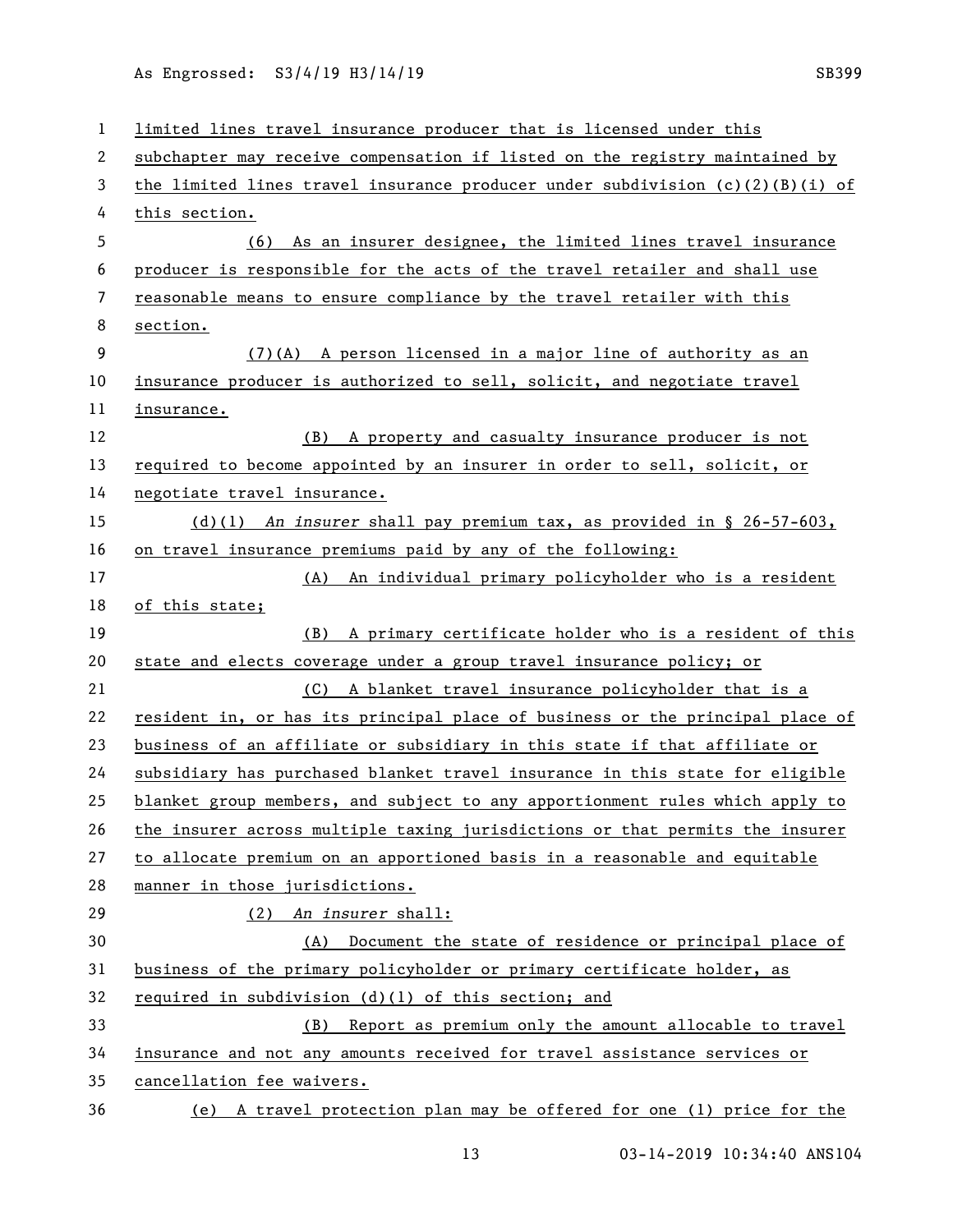| $\mathbf{1}$ | combined features that the travel protection plan offers in this state if:    |
|--------------|-------------------------------------------------------------------------------|
| $\mathbf{2}$ | (1) A travel protection plan clearly discloses to the consumer                |
| 3            | at or before the time of purchase that the travel protection plan includes    |
| 4            | travel insurance, travel assistance services, and cancellation fee waivers,   |
| 5            | as applicable, and provides information and an opportunity at or before the   |
| 6            | time of purchase for the consumer to obtain additional information regarding  |
| 7            | the features and pricing of each; and                                         |
| 8            | The fulfillment materials:<br>(2)                                             |
| 9            | Describe and delineate the travel insurance, travel<br>(A)                    |
| 10           | assistance services, and cancellation fee waivers in the travel protection    |
| 11           | plan; and                                                                     |
| 12           | (B) Include the travel insurance disclosures and the                          |
| 13           | contact information for persons providing travel assistance services and      |
| 14           | cancellation fee waivers, as applicable.                                      |
| 15           | $(f)(1)(A)$ Except as provided in subdivision $(f)(1)(B)$ of this section,    |
| 16           | a person offering travel insurance to residents of this state is subject to   |
| 17           | the Trade Practices Act, § 23-66-201 et seq.                                  |
| 18           | (B) If a conflict exists between this section and any                         |
| 19           | other insurance law of this state regarding the sale and marketing of travel  |
| 20           | insurance and travel protection plans, this section controls.                 |
| 21           | (2) Offering or selling a travel insurance policy that could                  |
| 22           | never result in payment of any claims for any insured under the policy is an  |
| 23           | unfair trade practice under the Trade Practices Act, § 23-66-201 et seq.      |
| 24           | (3)(A) All documents provided to consumers before the purchase                |
| 25           | of travel insurance, including without limitation sales materials and         |
| 26           | marketing materials, shall be consistent with the travel insurance policy     |
| 27           | itself, including without limitation, forms, endorsements, policies, rate     |
| 28           | filings, and certificates of insurance.                                       |
| 29           | (B) For travel insurance policies or certificates that                        |
| 30           | contain pre-existing condition exclusions, information and an opportunity to  |
| 31           | learn more about the pre-existing condition exclusions shall be provided any  |
| 32           | time before the time of purchase and in the coverage's fulfillment materials. |
| 33           | (C)(i) The fulfillment materials and the information                          |
| 34           | described in subdivision (c)(2)(A) of this section shall be provided to a     |
| 35           | primary policyholder or primary certificate holder as soon as practicable     |
| 36           | following the purchase of a travel protection plan.                           |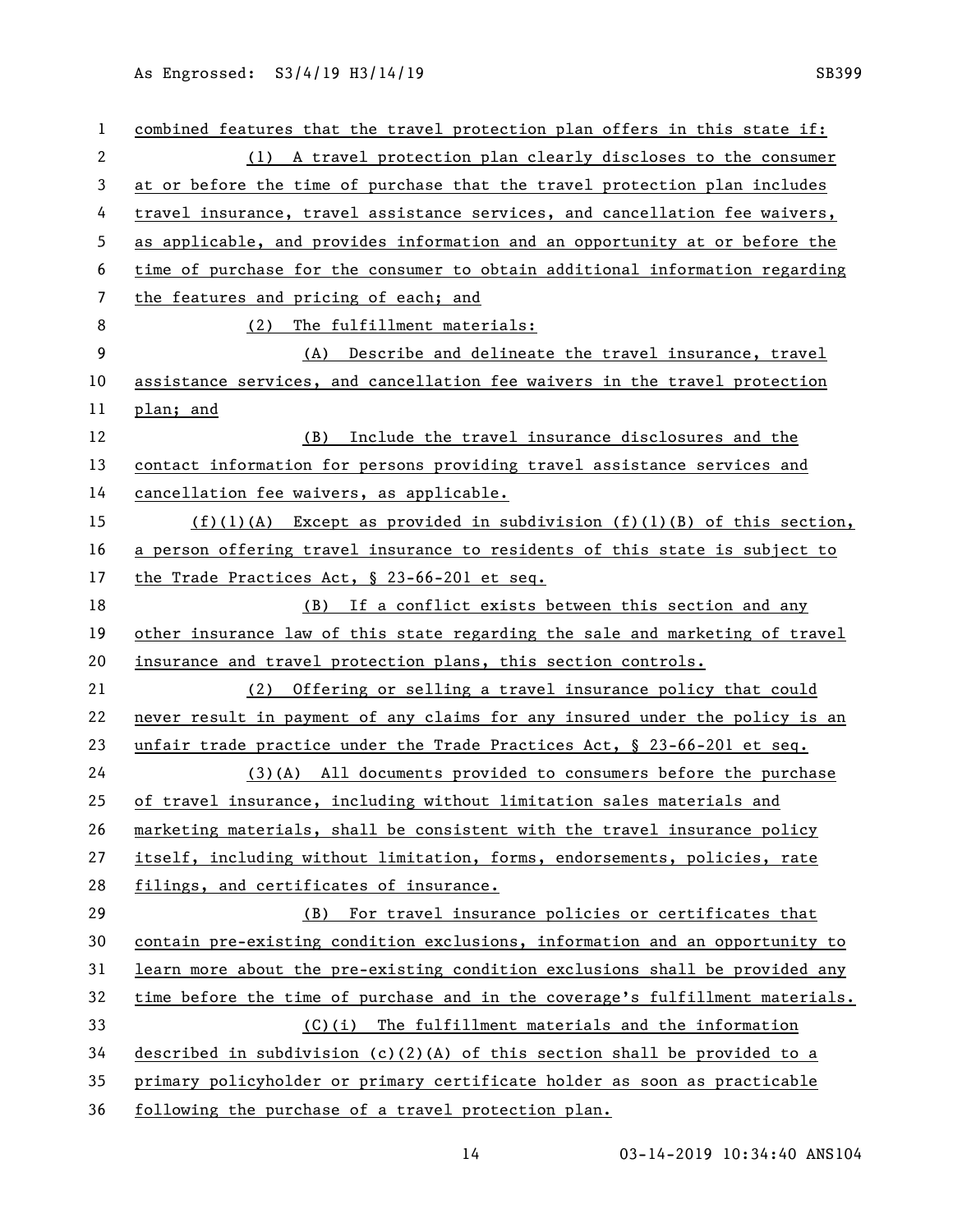(ii)(a) Unless the insured has either started a covered trip or filed a claim under the travel insurance coverage, a primary policyholder or primary certificate holder may cancel a policy or certificate for a full refund of the travel protection plan price from the date of purchase of a travel protection plan until at least: (1) Fifteen (15) days after the date of delivery of the travel protection plan's fulfillment materials by postal mail; or (2) Ten (10) days after the date of delivery of the travel protection plan's fulfillment materials by means other than postal mail. (b) For purposes of subdivision (f)(3)(C)(ii)(a) of this section, "delivery" means handing fulfillment materials to the primary policyholder or primary certificate holder or sending fulfillment materials by postal mail or electronic means to the primary policyholder or primary certificate holder. *(D) The policy documentation and fulfillment materials shall disclose whether the travel insurance is primary or* secondary to other applicable coverage. (E) If travel insurance is marketed directly to a consumer through an insurer's website or by others through an aggregator site, it shall not be an unfair trade practice or other violation of law when an accurate summary or short description of coverage is provided on the insurer's website or aggregator site, so long as the consumer has access to the full provisions of the policy through electronic means. (4) A person offering, soliciting, or negotiating travel insurance or travel protection plans on an individual or group basis shall not do so by using negative option or opt out, which would require a consumer to take an affirmative action to deselect coverage such as unchecking a box on an electronic form when the consumer purchases a trip. (5) It is an unfair trade practice under the Trade Practices Act, § 23-66-201 et seq., to market blanket travel insurance coverage as free. (6) If a consumer's destination jurisdiction requires insurance coverage, it is not an unfair trade practice under the Trade Practices Act, § 23-66-201 et seq., to require that a consumer choose between the following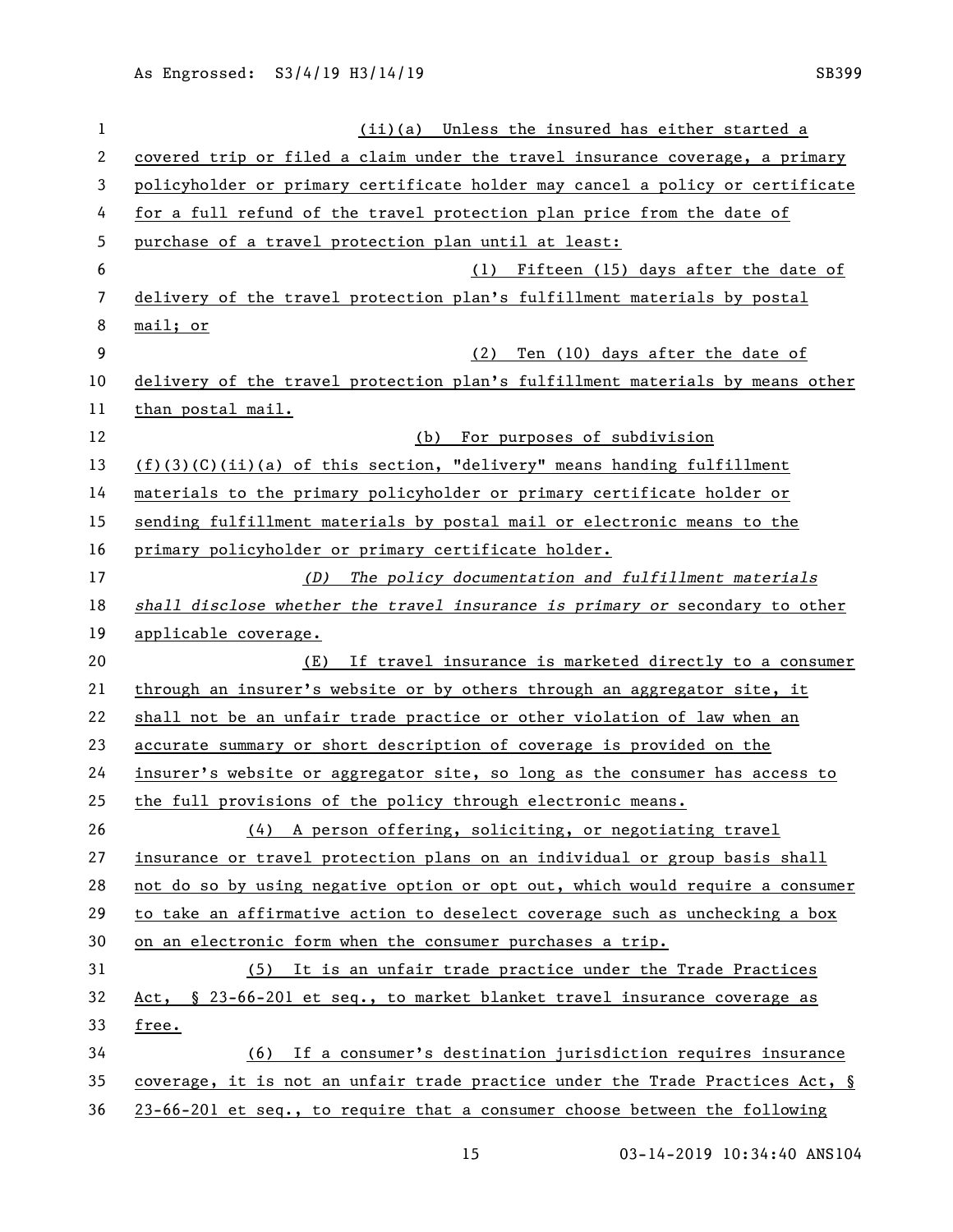| 1  | options as a condition of purchasing a trip or travel package:                |
|----|-------------------------------------------------------------------------------|
| 2  | (A) Purchasing the coverage required by the destination                       |
| 3  | jurisdiction through the travel retailer or limited lines travel insurance    |
| 4  | producer supplying the trip or travel package; or                             |
| 5  | Agreeing to obtain and provide proof of coverage that<br>(B)                  |
| 6  | meets the destination jurisdiction's requirements before departure.           |
| 7  | $(g)(1)$ Notwithstanding any other provision of insurance laws in this        |
| 8  | state, a person shall not act or represent itself as a travel administrator   |
| 9  | for travel insurance in this state unless that person:                        |
| 10 | (A) Is a licensed property and casualty insurance producer                    |
| 11 | in this state for activities permitted under that property and casualty       |
| 12 | insurance producer license; or                                                |
| 13 | Holds a valid managing general agent license in this<br>(B)                   |
| 14 | state.                                                                        |
| 15 | A travel administrator and its employees are exempt from the<br>(2)           |
| 16 | licensing requirements for adjusters under § 23-64-201 for travel insurance   |
| 17 | it administers.                                                               |
| 18 | (3) An insurer is responsible for the acts of a travel                        |
| 19 | administrator administering travel insurance underwritten by the insurer and  |
| 20 | is responsible for ensuring that the travel administrator maintains all books |
| 21 | and records relevant to the insurer to be made available by the travel        |
| 22 | administrator to the commissioner upon request.                               |
| 23 | (h)(l) Notwithstanding any other provision of the insurance laws of           |
| 24 | this state, travel insurance shall be classified and filed for purposes of    |
| 25 | rates and forms as marine insurance, provided, however, that travel insurance |
| 26 | that provides coverage for sickness, accident, disability, or death occurring |
| 27 | during travel, either exclusively or in conjunction with related coverages of |
| 28 | emergency evacuation or repatriation of remains or in conjunction with        |
| 29 | incidental limited property and casualty benefits such as baggage or trip     |
| 30 | cancellation, may be filed by an authorized insurer under either an accident  |
| 31 | and health line of insurance or a marine line of insurance.                   |
| 32 | (2) Travel insurance may be in the form of an individual, group,              |
| 33 | or blanket policy.                                                            |
| 34 | Eligibility and underwriting standards for travel insurance<br>(3)            |
| 35 | may be developed and provided based on travel protection plans designed for   |
| 36 | individual or identified marketing or distribution channels, provided those   |